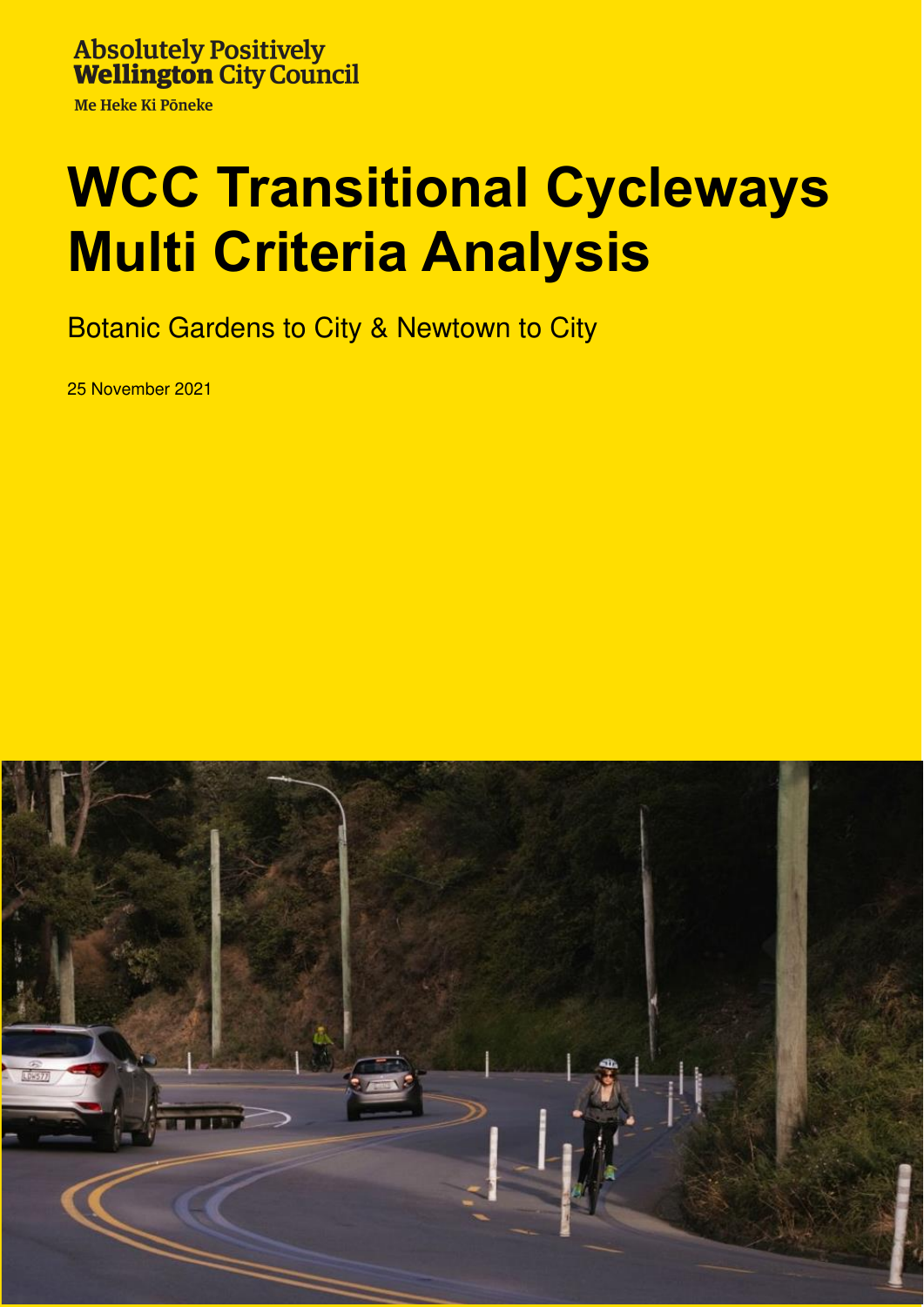## Absolutely Positively<br>Wellington City Council

Me Heke Ki Pōneke

| <b>Version Date</b> | <b>Author</b>           | <b>Approver</b> |
|---------------------|-------------------------|-----------------|
|                     | 21/10/2021 BL Rodenburg |                 |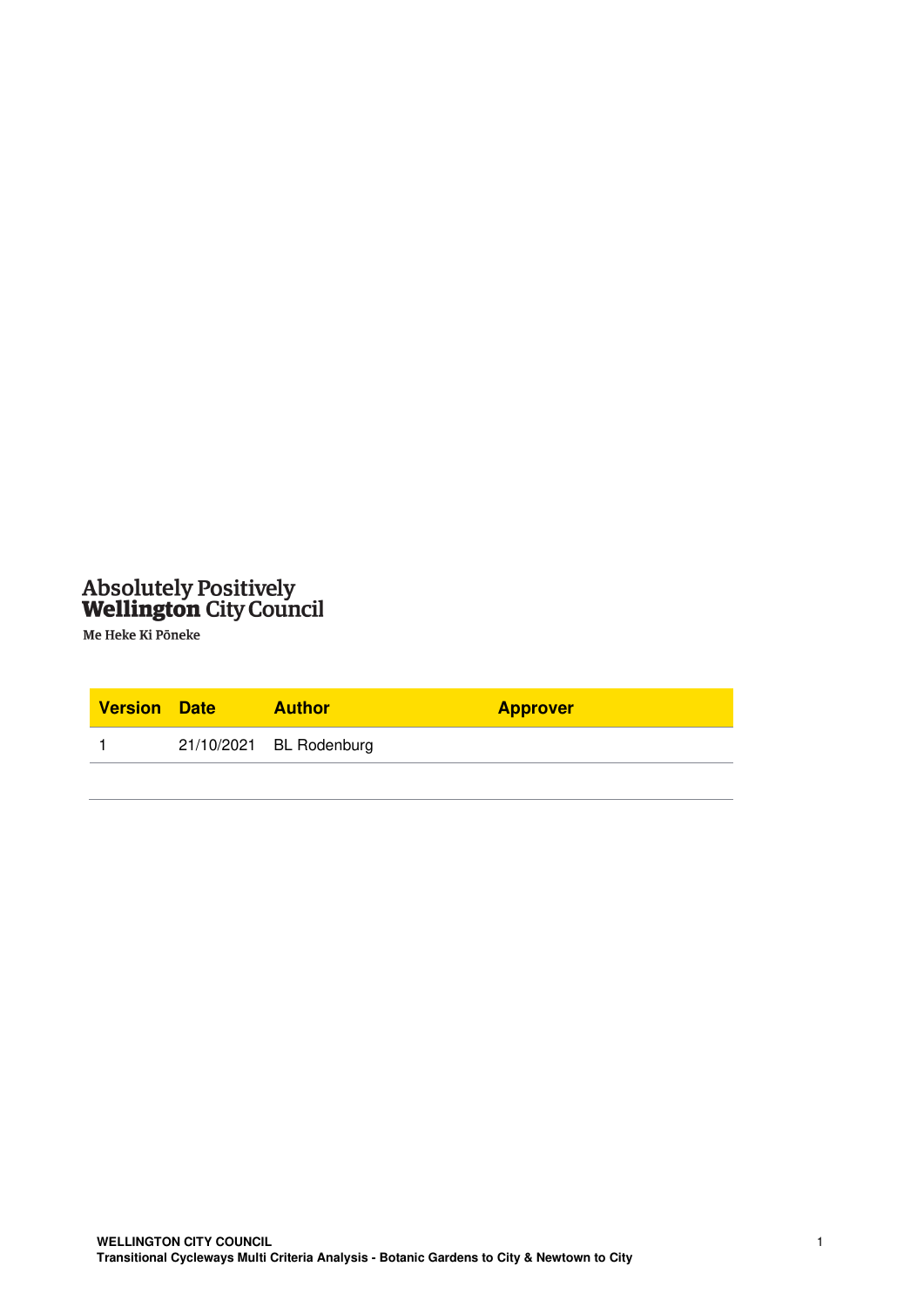## <span id="page-2-0"></span>**Contents**

| Appendix A – MCA tables |  |
|-------------------------|--|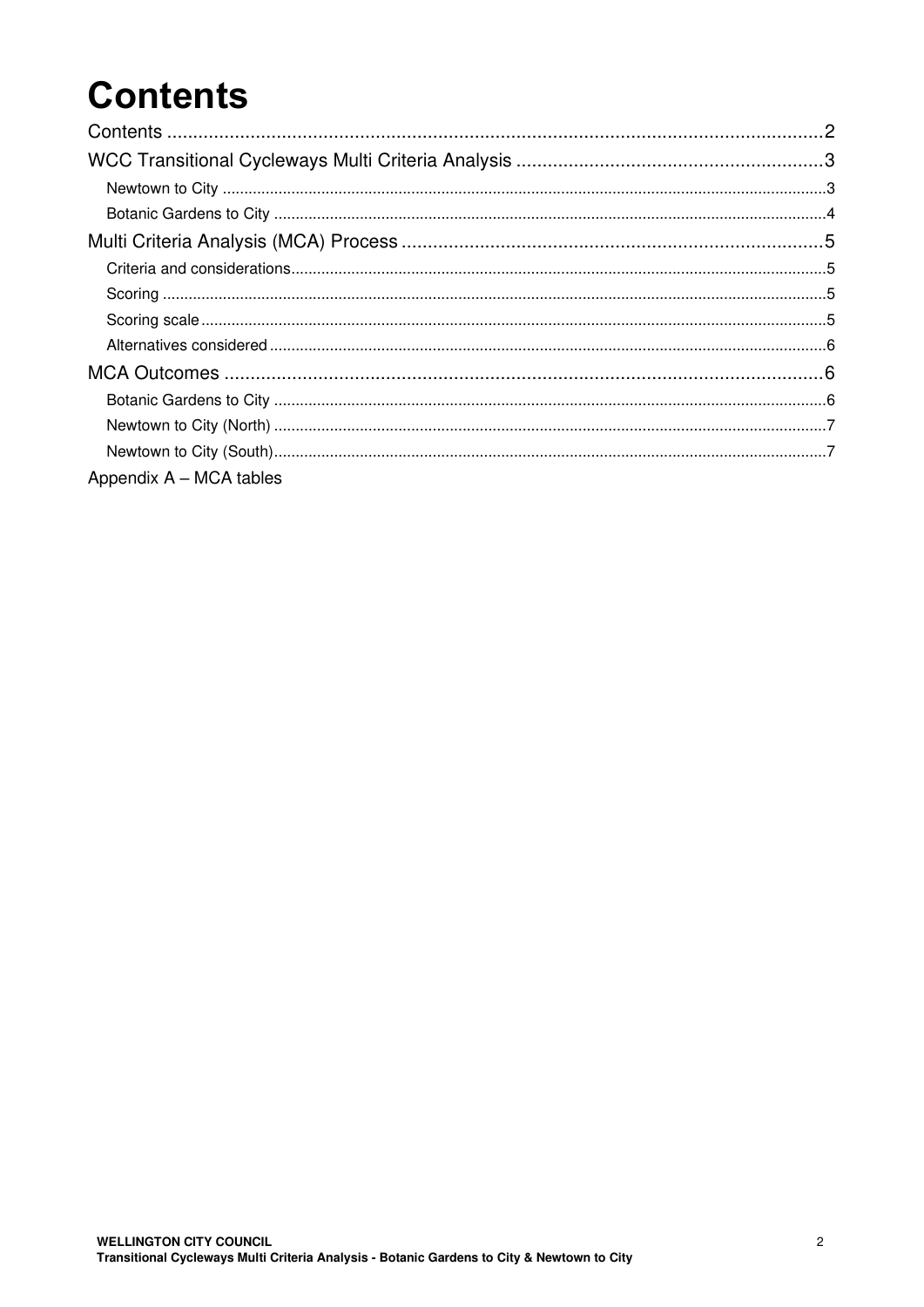## <span id="page-3-0"></span>**WCC Transitional Cycleways Multi Criteria Analysis**

The WCC Transitional Cycleways proposes interim transitional cycleways to quickly roll out the WCC Cycleway network over months rather than years. These transitional cycleways will be formed with minimal physical works and temporary materials in an interim fashion.

Two projects are proposed as the initial tranche of work:

- Newtown to City, extending for 2.3km along Riddiford St, Adelaide Rd, Cambridge Terrace), and
- Botanic Gardens to City, extending for 1.3km along Tinakori Road, Bowen Street, Whitmore Street.



The two projects are shown below in [Figure 1](#page-3-2) 

<span id="page-3-2"></span>Figure 1 Project extents

### <span id="page-3-1"></span>**Newtown to City**

The Newtown to City Transitional Cycleway extends along Riddiford Street, Adelaide Road and Cambridge Terrace between Newtown (Mein Street) and the waterfront at Waitangi Park.

There is no current provision for cyclists between Newtown and the city; cyclists are currently required to share traffic lanes with vehicles. This suppresses cycling demand that could start to be unlocked with a suitable facility.

LGWM works on this corridor have not yet been confirmed and are not scheduled to occur for several years (maybe up to 10). WCC has an opportunity to implement some interim measures until these future works are completed.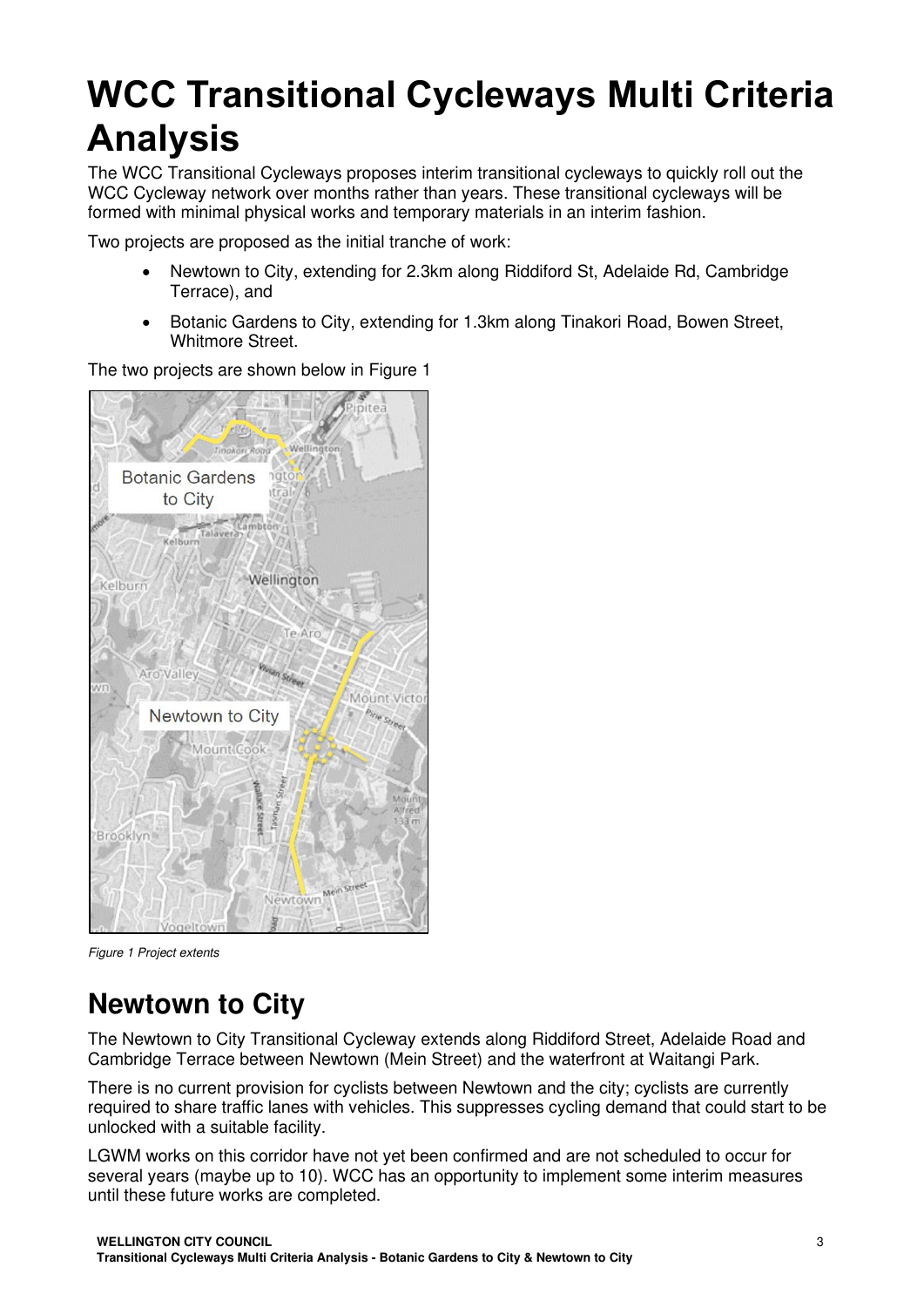This road corridor has limited width and a cycle facility would occupy space currently used for other modes of transport. For past projects this has meant that affected stakeholders are concerned of the impact of the changes and sceptical of the benefits. This interim project will record the outcomes to quantify the benefits and compromises of such a facility for consideration in the LGWM design, as well as providing improved cycling opportunities for people travelling between Newtown and the city.

The project scope includes:

- Connections to Mt Victoria Tunnel (path), Hospital, Memorial Park & Courtney Place
- Monitoring before and during implementation
- Evaluation
- Signalised intersection upgrades
- Robust communications
- Integration with LGWM intersection changes along SH1
- The extent of the project is provided in the attachment.
- Interim pedestrian facility upgrades
- Interim bus facility improvements
- Considering where the cycle facility is within the road cross-section
- Liaison with Newtown Festival
- Coordinate with other works on this corridor (e.g. scheduled maintenance)
- Consider Newtown E-petition and bus priority in design

Newtown to City has been divided into two sub-projects 'south' and 'north' of the Basin respectively to reflect the significant difference in road layout and design between Adelaide Road and Cambridge Terrace.

### <span id="page-4-0"></span>**Botanic Gardens to City**

The Botanic Gardens to City Transitional Cycleway extends along Tinakori Road, Bowen Street and Whitmore Street between Thorndon at the Botanic Gardens and the waterfront at Customhouse Quay.

The corridor from the Botanical Gardens to the Waterfront has been identified as a key route in the cycle network, with great opportunity for low cost interim solutions.

LGWM is expected to implement works along this corridor in 2023-mid 2024, and WCC has an opportunity to implement some interim measures until these future works are completed.

City Centre Pedestrian Improvements which include 1 intersection improvements on Bowen St (installation March 2022) and 2 intersection improvements for Whitmore Street (planned for installation before end of December 2021) providing an opportunity to optimise any further improvements for this interim cycleway i.e. changes to signals. This interim project also provides the opportunity to test proposed bus improvements from City Streets ahead of the final design.

The project scope includes:

- The flexibility to adjust the interim solution throughout the lifespan.
- This project is planned to be delivered through the Innovating Streets approach
- Installation of a low cost cycleway from the Botanical Gardens through to the Waterfront via Bowen Street and Whitmore Street.
- Interim parking management scheme of the site (including immediate side streets) along Bowen Street and Whitmore Street.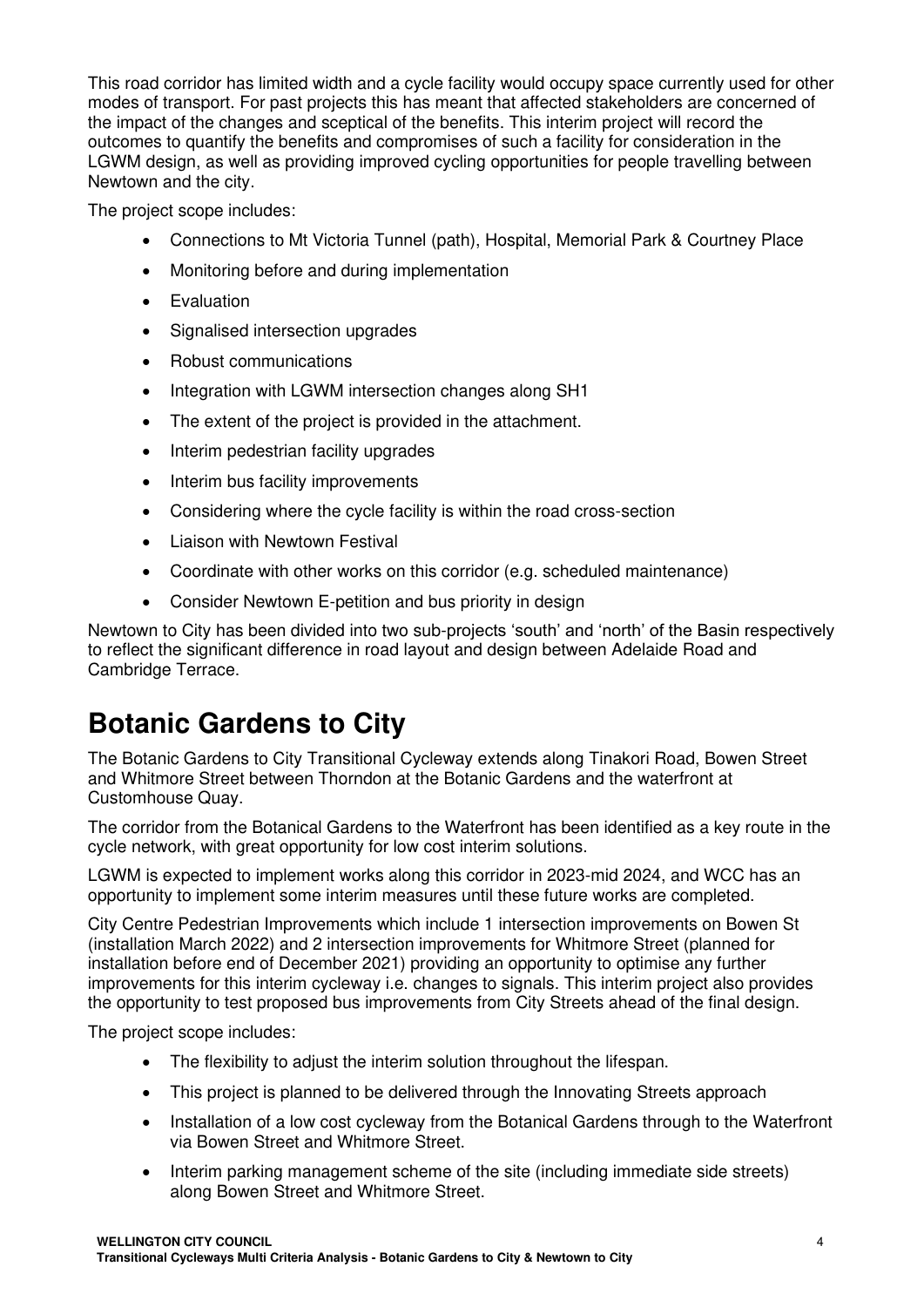- The extent of the project is provided in the attachment.
- Interim pedestrian facility upgrades
- Interim bus facility improvements
- Integration with the CCPI intersection improvements.
- Coordinate with other works on this corridor (e.g. scheduled maintenance)
- Consider bus priority in design

## <span id="page-5-0"></span>**Multi Criteria Analysis (MCA) Process**

Summary provided below. For detailed breakdown refer Appendix A

### <span id="page-5-1"></span>**Criteria and considerations**

The MCA has utilised the project criteria and considerations developed by Lets Get Welly Moving (LGWM) to ensure consistency across the two programmes.

For Newtown to City South the MCA also considered the community objectives identified through consultation for the Newtown Connections project also operating in parallel.

### <span id="page-5-2"></span>**Scoring**

The project team identified how each consideration would be assessed 'Facilities Measure' and the specific application of each score through a combination of qualitative and quantitative assessment.

Several considerations were duplication of other considerations. These were not used to avoid double counting of benefits and dis-benefits.

The score results showed relatively little difference between the options. Reasons for this include:

- A long list assessment prior to the MCA considered a wider range of cycle facilities and ruled out those that were not appropriate. This meant that the four options assessed for the MCA proposed similar protected facilities for cyclists.
- The LGWM criteria and considerations assess the project impact on all road users, however this project is primarily aimed at providing a cycle facility which limited the range options proposed. All four options scored the similar for many of the considerations.

### <span id="page-5-3"></span>**Scoring scale**

The project criteria were given equal weighting. The weighting for each consideration varies depending of the number of considerations in each criteria.

An additional 5% is added for the Newtown to City (South) route to include the Newtown Connections considerations. As this is applied equally across the options assessed no value was seen in re-balancing to 100%

Adjusting the weightings was considered to increase the score range and highlight the difference between options. This did not change the ranking or MCA outcome and was not considered necessary.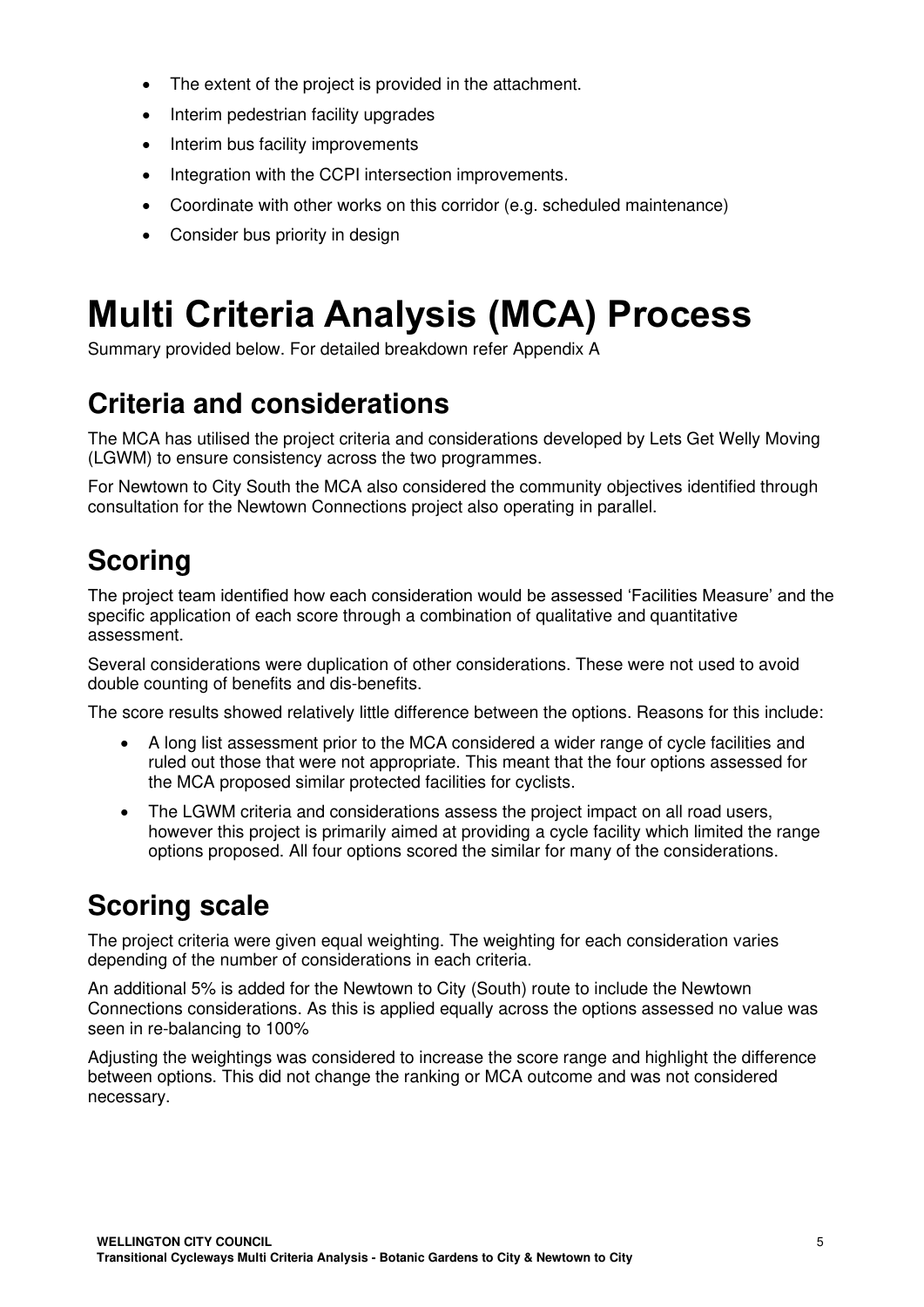### <span id="page-6-0"></span>**Alternatives considered in long list assessment**

The projects considered one and two way separated cycleway and shared bus/cycle lanes for width constrained locations as options along each route.

Other alternatives not considered appropriate for these routes and not assessed include;

- Alternate routes. These routes are identified in the Wellington Cycle Network Plan which has been consulted and approved in a separate process which considered alternate route options. Our assessment is not intended to repeat this.
- Sealed shoulders
- Shared path. These routes are intended to form key parts of the cycle network with high cyclists volumes, not compliant with Austroads and Waka Kotahi guidance for shared paths.
- Shared zones. These roads are arterial routes with high traffic volumes, not compliant with Austroads and Waka Kotahi guidance for shared roads
- Change in road space through kerb realignment. The transitional cycleways are intended to require minimum physical works and ability to amend or reinstate if required. Extensive kerb realignment or similar works will result in permanent changes not suitable for this programme.

### <span id="page-6-1"></span>**MCA Outcomes**

Summary for each route provided below. For detailed breakdown refer scoring tables attached in Appendix A

### <span id="page-6-2"></span>**Botanic Gardens to City**

Four options were assessed in the MCA:

- Option 1A 1 way separated cycleways
- Option 1B Uphill separated cycleway, downhill shared bus lane
- Option  $2A Bi$ -directional removal of parking
- Option 2B Bi-directional retain some parking

#### **Table 1 Botanic Gardens to City MCA scores**

|                                | <b>Option 1A</b>                                                                                                                                                                                                                      | <b>Option 1B</b>                                                                                                                                                                                                                                                 | <b>Option 2A</b>                | <b>Option 2B</b>                                                                                                      |
|--------------------------------|---------------------------------------------------------------------------------------------------------------------------------------------------------------------------------------------------------------------------------------|------------------------------------------------------------------------------------------------------------------------------------------------------------------------------------------------------------------------------------------------------------------|---------------------------------|-----------------------------------------------------------------------------------------------------------------------|
| Key differentiating<br>factors | Cyclists are protected<br>and in a familiar space<br>for other road users<br>improving safety, also<br>contributes to higher<br>LOS and uptake<br>Less changes to the<br>road corridor making it<br>quicker and cheaper to<br>deliver | Less space for urban<br>amenity<br>Downhill bus lane<br>improves public<br>transport reliability<br>Lower LOS for cyclists<br>as protected facility<br>only one direction<br>Less changes to the<br>road corridor making it<br>quicker and cheaper to<br>deliver | More space for urban<br>amenity | Low priority parking<br>provided but<br>compromises other<br>spaces. Low priority<br>parking not considered<br>in MCA |
| <b>Weighted Score</b>          | 0.82                                                                                                                                                                                                                                  | 0.60                                                                                                                                                                                                                                                             | 0.63                            | 0.57                                                                                                                  |
| <b>Rank</b>                    |                                                                                                                                                                                                                                       | 3                                                                                                                                                                                                                                                                | 2                               | 4                                                                                                                     |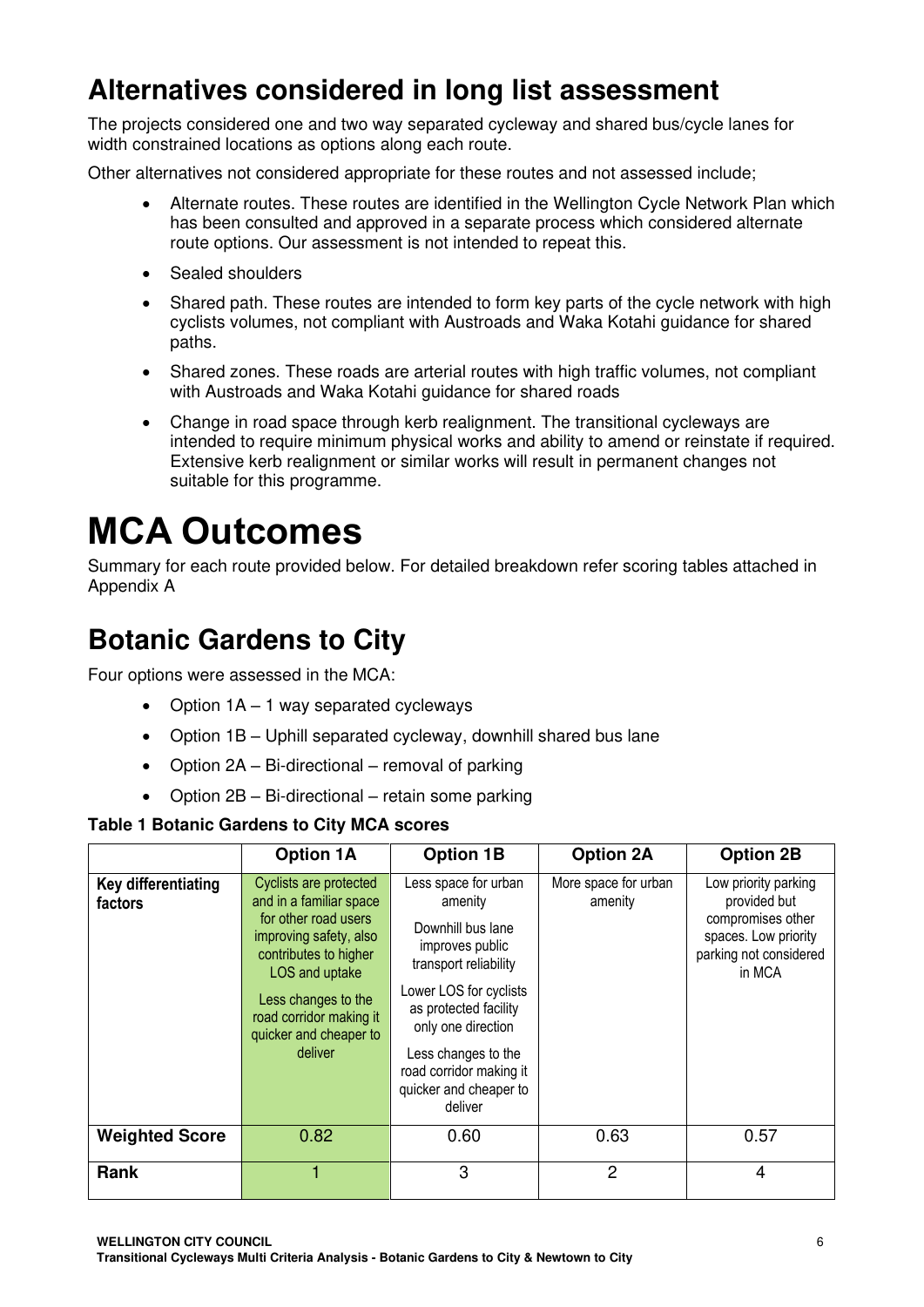Option 1A received the highest score during the MCA and was identified as the preferred option to proceed to concept design. A few areas had constrained width not suitable for Option 1A, which were agreed could have a compromised solution of 1B to enable the cycle facility to proceed

### <span id="page-7-0"></span>**Newtown to City (North)**

Four options were assessed in the MCA:

- Option 1A Median kerbside cycle lanes with peak hour bus lanes
- Option 1B Median kerbside cycle lanes with full-time bus lanes
- Option 2A Bi-directional cycle path on Cambridge (median side) with peak hour bus lanes
- Option 2B Bi-directional cycle path on Cambridge (median side) with full-time bus lanes

### **Table 2 Newtown to City (North) MCA scores**

|                                | <b>Option 1A</b>                                                                                                                                         | <b>Option 1B</b>                                                                                                                                                                                            | <b>Option 2A</b>                                                                                                                     | <b>Option 2B</b>                                                                                                                                                                                                                                          |
|--------------------------------|----------------------------------------------------------------------------------------------------------------------------------------------------------|-------------------------------------------------------------------------------------------------------------------------------------------------------------------------------------------------------------|--------------------------------------------------------------------------------------------------------------------------------------|-----------------------------------------------------------------------------------------------------------------------------------------------------------------------------------------------------------------------------------------------------------|
| Key differentiating<br>factors | Some parking demand<br>not accommodated in<br>remaining spaces<br>Higher general traffic<br>capacity reducing<br>relative bus travel time<br>improvement | High level of parking<br>removal impacting high<br>priority parking<br>Full time bus lanes<br>improve reliability<br>Higher general traffic<br>capacity reducing<br>relative bus travel time<br>improvement | More space for urban<br>amenity<br>Two-way facilities<br>create connectivity<br>issues when<br>sequenced taking<br>longer to deliver | More space for urban<br>amenity<br>High level of parking<br>removal impacting high<br>priority parking<br>Full time bus lanes<br>improve reliability<br>Two-way facilities<br>create connectivity<br>issues when<br>sequenced taking<br>longer to deliver |
| <b>Weighted Score</b>          | 0.75                                                                                                                                                     | 0.88                                                                                                                                                                                                        | 1.00                                                                                                                                 | 1.00                                                                                                                                                                                                                                                      |
| <b>Rank</b>                    | 4                                                                                                                                                        | 3                                                                                                                                                                                                           |                                                                                                                                      | 2                                                                                                                                                                                                                                                         |

Options 2A and 2B received the highest scores during the MCA. Further review by the project team identified the preferred option as a combination with a full-time bus lane on Kent Terrace and a peak hour bus lane on Cambridge Terrace. This combined option has proceeded to concept design

### <span id="page-7-1"></span>**Newtown to City (South)**

Four options were assessed in the MCA for Adelaide Road as the most constrained part of the corridor:

- Option 1A full time shared cycle/ bus lanes
- Option  $1B$  Kerbside protected cycle lanes  $+$  full time bus lanes
- Option 2A bi-directional cycleway, east side of road full time bus lane one direction only
- Option 2B narrow bi-directional cycleway, east side of road full time bus lanes

#### **Table 3 Newtown to City (South) MCA scores**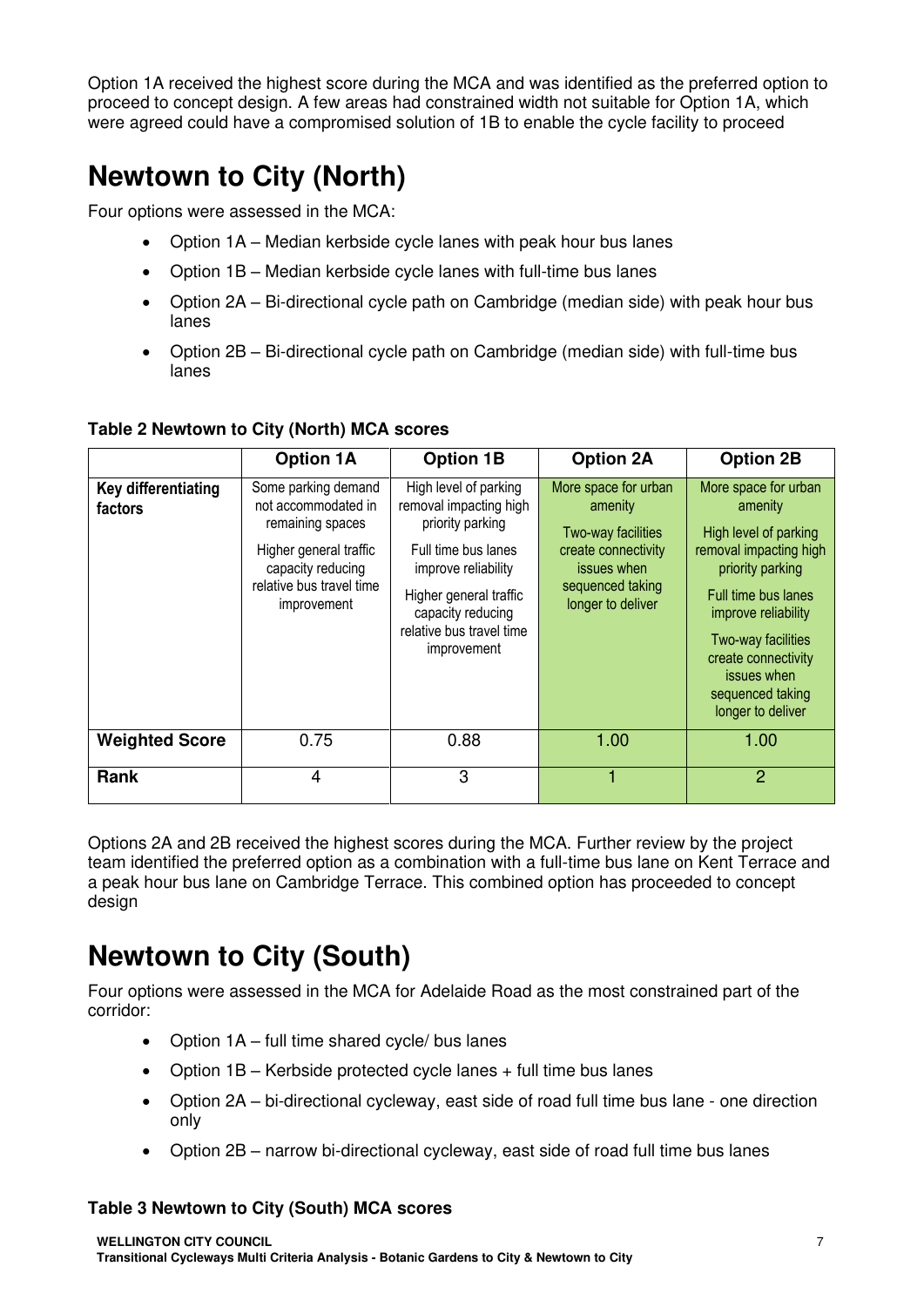|                                | <b>Option 1A</b>                                                                                                                                                                                                                      | <b>Option 1B</b>                                                                                                                                                                      | <b>Option 2A</b>                                                                                                                                                                                                                                             | <b>Option 2B</b>                                                                                                                                                                          |
|--------------------------------|---------------------------------------------------------------------------------------------------------------------------------------------------------------------------------------------------------------------------------------|---------------------------------------------------------------------------------------------------------------------------------------------------------------------------------------|--------------------------------------------------------------------------------------------------------------------------------------------------------------------------------------------------------------------------------------------------------------|-------------------------------------------------------------------------------------------------------------------------------------------------------------------------------------------|
| Key differentiating<br>factors | Less space for urban<br>amenity<br>Cyclists required to<br>share road space<br>reducing safety, also<br>contributes to lower<br>LOS and uptake<br>Less changes to the<br>road corridor making it<br>quicker and cheaper to<br>deliver | Cyclists are protected<br>and in a familiar space<br>for other road users<br>improving safety<br>Bus stop bypasses<br>occupy existing<br>pedestrian footpath<br>space reducing safety | More space for urban<br>amenity<br>Bus priority removed in<br>one direction reducing<br>reliability and offsetting<br>other travel time<br>improvements<br>Two-way facilities<br>create connectivity<br>issues when<br>sequenced taking<br>longer to deliver | Bus stop bypasses<br>occupy existing<br>pedestrian footpath<br>space reducing safety<br>Two-way facilities<br>create connectivity<br>issues when<br>sequenced taking<br>longer to deliver |
| <b>Weighted Score</b>          | 0.60                                                                                                                                                                                                                                  | 1.03                                                                                                                                                                                  | 0.65                                                                                                                                                                                                                                                         | 0.93                                                                                                                                                                                      |
| <b>Rank</b>                    | 4                                                                                                                                                                                                                                     |                                                                                                                                                                                       | 3                                                                                                                                                                                                                                                            | $\overline{2}$                                                                                                                                                                            |

Options 1B received the highest score during the MCA and was identified as the preferred option to proceed to concept design.

Options 1C and 1D apply for Riddiford Street and were considered to have the same score as 1A & 1B noting a minor safety issue for cars turning right into/ out of driveways for options 1C & 1D which do not have a wide median. These will be further considered during concept design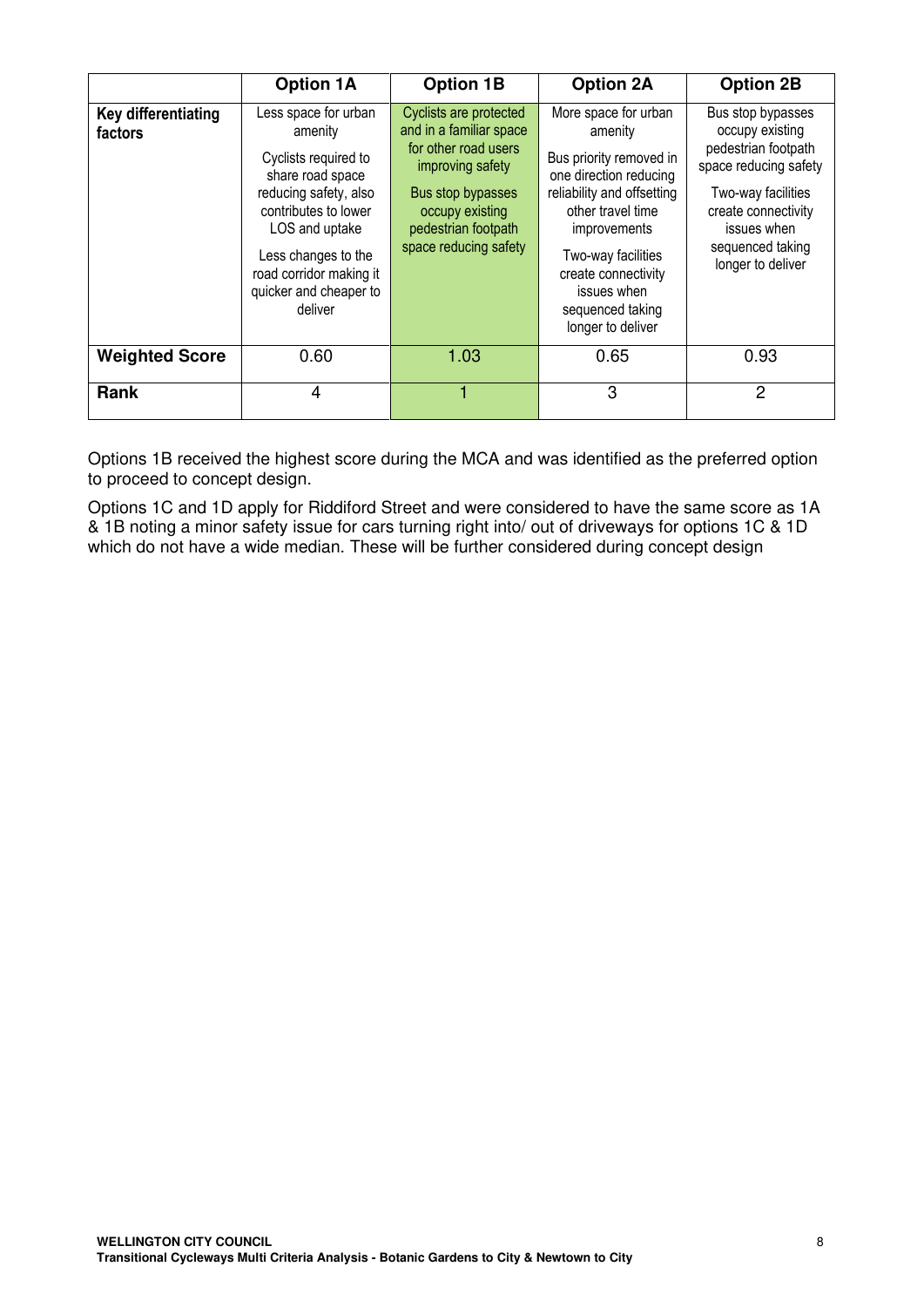# **Appendix A – MCA tables**

- MCA criteria and scoring application
- Scoring scale
- Botanic Gardens to City MCA ranking
- Newtown to City (North) MCA ranking
- Newtown to City (South) MCA ranking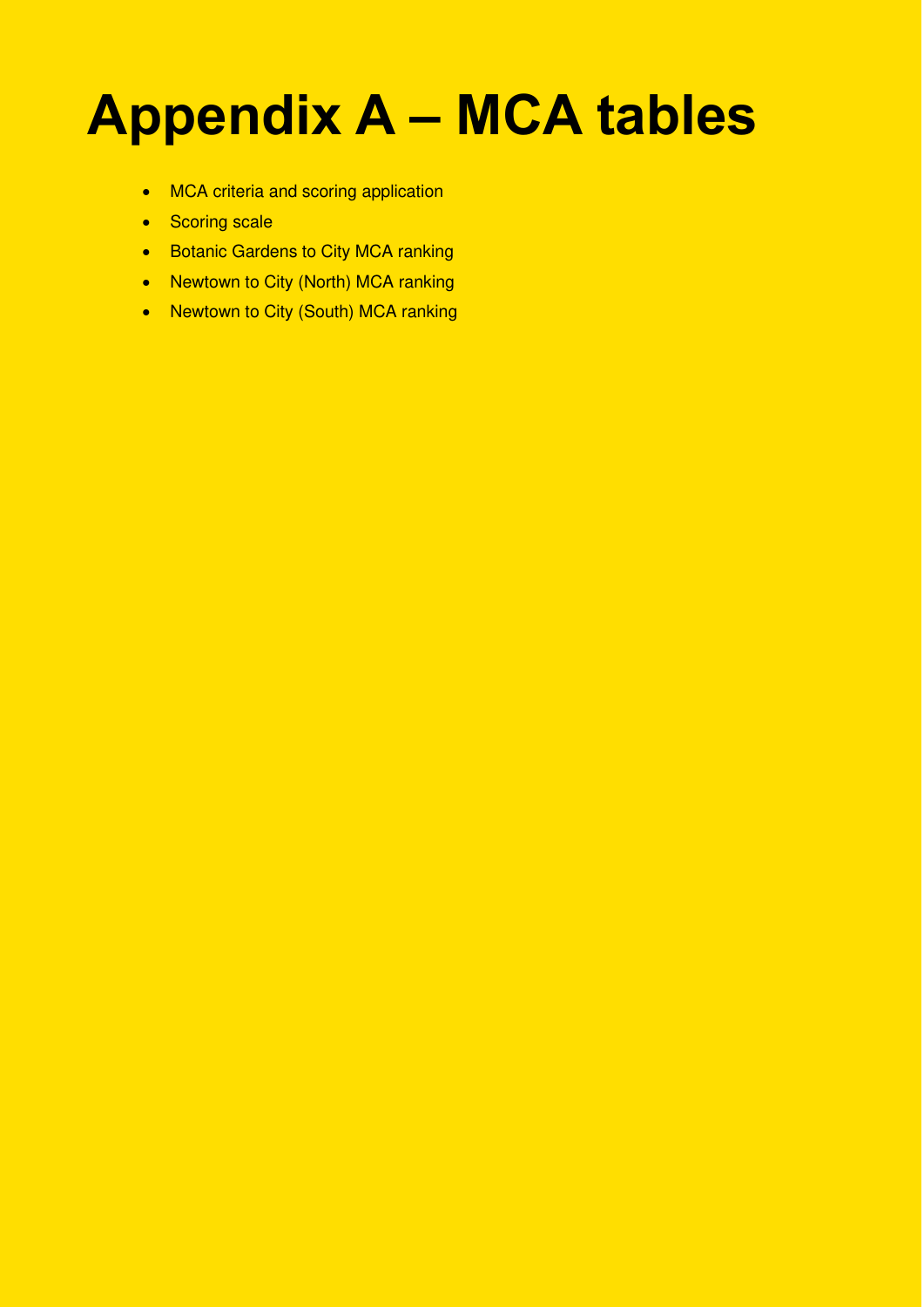| MCA criteria and scoring application                                                                                                 |                                                                                                                                                                              |                                                                                                                                                                                                                                                                                                                                                                                                                                                                                       |                                                                                                                                                                                  | <b>Example of scoring application</b>                                                                                                                                                                                                                                                                                                                                                            |                                                                                                                                                             |                                                                                                                                                                                                         |                                                                                                     |                                                                                                                                                                                                                             |                                                                                                                   |                                                                                                                                                                                                                                                                                                                                                                                                                                                                                                                                                                                                                                                                                                                                                              |
|--------------------------------------------------------------------------------------------------------------------------------------|------------------------------------------------------------------------------------------------------------------------------------------------------------------------------|---------------------------------------------------------------------------------------------------------------------------------------------------------------------------------------------------------------------------------------------------------------------------------------------------------------------------------------------------------------------------------------------------------------------------------------------------------------------------------------|----------------------------------------------------------------------------------------------------------------------------------------------------------------------------------|--------------------------------------------------------------------------------------------------------------------------------------------------------------------------------------------------------------------------------------------------------------------------------------------------------------------------------------------------------------------------------------------------|-------------------------------------------------------------------------------------------------------------------------------------------------------------|---------------------------------------------------------------------------------------------------------------------------------------------------------------------------------------------------------|-----------------------------------------------------------------------------------------------------|-----------------------------------------------------------------------------------------------------------------------------------------------------------------------------------------------------------------------------|-------------------------------------------------------------------------------------------------------------------|--------------------------------------------------------------------------------------------------------------------------------------------------------------------------------------------------------------------------------------------------------------------------------------------------------------------------------------------------------------------------------------------------------------------------------------------------------------------------------------------------------------------------------------------------------------------------------------------------------------------------------------------------------------------------------------------------------------------------------------------------------------|
|                                                                                                                                      | <b>Consideration</b>                                                                                                                                                         | <b>Facilities Measure</b>                                                                                                                                                                                                                                                                                                                                                                                                                                                             | <b>Comment</b>                                                                                                                                                                   | Reduction of available                                                                                                                                                                                                                                                                                                                                                                           | $-2$<br>Identifying spatial                                                                                                                                 | $-1$<br>Identifying spatial                                                                                                                                                                             | $\overline{0}$<br>No change                                                                         | Find suitable spaces and                                                                                                                                                                                                    | $\overline{2}$                                                                                                    | Link spatial elements, have a Clear functional hierarchy of transportation modes (e.g. footpath,                                                                                                                                                                                                                                                                                                                                                                                                                                                                                                                                                                                                                                                             |
| 1. Create a safer, more accessible, connected,<br>and livable central city with attractive streets<br>and places for people to enjoy | Improved urban amenity                                                                                                                                                       | Available space for place function enhancements such as street trees, seating, Needs to be strategically assessed across entire CBD more car parks) and de-<br>parklets, cycle parking (avoid hostile architecture)<br>Separation of transportation modes (e.g. footpath, cycle lane, vehicle lane)<br>Increase of biodiversity and habitat improvements for overall climate action<br>response                                                                                       | area and demographic development. "Place<br>function enhancements" will differ from sub-urb to<br>sub-urb, and the required space needing changes<br>based on that               | pedestrian space and<br>footpaths, no use of sur-plus car parks) but not following<br>car-parks, increase of private up on actions,<br>vehicle use by increasing<br>enabling structures (e.g.<br>creasing public open spaces,<br>increase of carbon footprint<br>by not challenging "status<br>quo", missed opportunities of<br>community engagement and<br>therefore loss of spatial<br>quality | opportunities (e.g. sur-plus                                                                                                                                | opportunities (e.g. sur-plus<br>car parks) but poorly<br>executed spatial<br>arrangement (e.g. min space<br>requirement and accessibility<br>standards) based on national<br>and local govt regulations |                                                                                                     | improve their function/use<br>existing functions, start<br>creating an urban spatial<br>network (e.g. key areas -<br>what is missing, what is<br>required for that space based<br>on demographic and<br>private/public use) | suite developed that<br>and other strategic<br>plans/policies (e.g. WSD,<br>Wellington Design Manual)             | cycle lane, vehicle lane) and their intented use, widen<br>and overall access, assess all identifies opportunities, Use footpaths/pedestrian areas to increase public open space,<br>of GNP (green network plan) connect/link public spaces to create POI's, identify and use sur-plus<br>vehicle areas to increase amenity spaces, provide exterior furniture<br>elements for space enhancement, increase use of green elements<br>(e.g. trees) with suitable foliage (provide shadow and cooling in<br>summer, keep warmth during winter), assign clear functions to<br>spaces, locate space enhancements in close proximity to public<br>amenities (e.g. toilets, bus-stops), look at principles of the 15min<br>city, look at principles of "livability" |
|                                                                                                                                      | Improved pedestrian level of service                                                                                                                                         | Assessment of available pedestrian space                                                                                                                                                                                                                                                                                                                                                                                                                                              |                                                                                                                                                                                  | Removal of existing<br>pedestrian path, removal of<br>pedestrian crossing facility,<br>shared bike and pedestrian<br>paths                                                                                                                                                                                                                                                                       |                                                                                                                                                             | Bus stop bypasses impact<br>footpath width at some<br>locations                                                                                                                                         | No change                                                                                           |                                                                                                                                                                                                                             |                                                                                                                   | Wider footpaths, increased pedestrian crossing priority and<br>reduced delays at crossings                                                                                                                                                                                                                                                                                                                                                                                                                                                                                                                                                                                                                                                                   |
|                                                                                                                                      | Provides high priority parking and loading to improve accessibility                                                                                                          | Alignment with WCC Parking policy primary and secondary success measures.<br>Increase or decrease in loading provisions for businesses                                                                                                                                                                                                                                                                                                                                                | Need to assess impact of different type of parking<br>using hierachy from policy. Eg. Removing mobility<br>parking worse than commuter parking                                   |                                                                                                                                                                                                                                                                                                                                                                                                  |                                                                                                                                                             | Removal of existing priority<br>parking provisions                                                                                                                                                      | Removal of existing priority<br>parking provisions                                                  | Existing provision relocated  Increases quantity of<br>or change of use to better<br>serve the needs they are in<br>place for                                                                                               | provision where there is a<br>need. currently<br>underserviced                                                    |                                                                                                                                                                                                                                                                                                                                                                                                                                                                                                                                                                                                                                                                                                                                                              |
| 2. Reduce reliance on private vehicle trips by<br>making strategic PT corridors safe, more                                           | Improved reliability for public transport                                                                                                                                    | Inclusion of reliability opportunities identified in the bus priority action plan.<br>Bus stop design and provision of bus lanes. In-lane stops that mean the bus is<br>not so affected by congestion through queuing or trying to re-enter traffic                                                                                                                                                                                                                                   |                                                                                                                                                                                  | Recessed stops at all<br>locations + existing full time<br>PT priority removed. Project PT priority removed. Project<br>works prevent future<br>implementation of reliability implementation of reliability<br>improvements in the bus<br>priority action plan included                                                                                                                          | Recessed stops at all<br>locations + existing part time locations<br>works make future<br>improvements in the bus<br>priority action plan more<br>difficult | Recessed stops at all                                                                                                                                                                                   | No change. No reliability<br>changes from the bus priority Some reliability<br>action plan included | In-lane stops at all locations.<br>improvements from the bus provided. Most reliability                                                                                                                                     | part time PT priority<br>priority action plan included improvements from the bus<br>priority action plan included | In-lane stops at all locations + In-lane stops at all locations + full time PT priority provided. All<br>reliability improvements from the bus priority action plan included                                                                                                                                                                                                                                                                                                                                                                                                                                                                                                                                                                                 |
| efficient, and reliable, with easy connection<br>points                                                                              | Improved travel time of PT compared with private vehicles                                                                                                                    | Inclusion of travel time opportunities identified in the bus priority action plan.<br>Traffic capacity relative to public transport. Improvements such as bus jumps<br>at intersections, bus stop rationalisation, bus stop layout improvements, as<br>well as changes that reduce traffic lanes and increase general traffic time.<br>Where a cycle lane crosses through the bus stop this would likely reduce<br>travel time as bus passengers take longer to alight and disembark. |                                                                                                                                                                                  | Traffic capacity increased<br>relative to PT. Project works<br>prevent future<br>implementation of travel<br>time improvements in the<br>bus priority action plan<br>included                                                                                                                                                                                                                    | Project works make future<br>implementation of travel<br>time improvements in the<br>bus priority action plan more<br>difficult                             |                                                                                                                                                                                                         | No change or equal reduction Some travel time<br>in travel time                                     | priority action plan included travel time improvements                                                                                                                                                                      | from the bus priority action<br>plan included                                                                     | Bus priority at intersections. Bus stop rationalisation, bus priority at intersections, reduced<br>improvements from the bus reduced traffic capacity. Most traffic capacity. All travel time improvements from the bus priority<br>action plan included                                                                                                                                                                                                                                                                                                                                                                                                                                                                                                     |
| 3. Reduce reliance on private vehicle trips by                                                                                       | Improved cycling level of service                                                                                                                                            | Austroads LOS Framework for cyclists                                                                                                                                                                                                                                                                                                                                                                                                                                                  |                                                                                                                                                                                  |                                                                                                                                                                                                                                                                                                                                                                                                  |                                                                                                                                                             |                                                                                                                                                                                                         | No change                                                                                           |                                                                                                                                                                                                                             |                                                                                                                   |                                                                                                                                                                                                                                                                                                                                                                                                                                                                                                                                                                                                                                                                                                                                                              |
| creating connected, safe, and efficient access<br>by bike                                                                            | Increased uptake of cycling                                                                                                                                                  | Extent of protcted facility and how well the type of facility aligns to any<br>existing and planned adjacent cycle infrastructure (including access to<br>facilities)                                                                                                                                                                                                                                                                                                                 |                                                                                                                                                                                  | Removal of existing cycling<br>infrastrucutre                                                                                                                                                                                                                                                                                                                                                    |                                                                                                                                                             |                                                                                                                                                                                                         | No change                                                                                           | Continuous cycle<br>infrastrucutre                                                                                                                                                                                          | infrastrucutre                                                                                                    | Continuous protected cycle  Continuous protected cycle infrastrucutre + connecting existing<br>facilities                                                                                                                                                                                                                                                                                                                                                                                                                                                                                                                                                                                                                                                    |
|                                                                                                                                      | Increased mode share of walking, cycling and PT                                                                                                                              |                                                                                                                                                                                                                                                                                                                                                                                                                                                                                       | Duplication of 1(b), 2 and 3                                                                                                                                                     | not used                                                                                                                                                                                                                                                                                                                                                                                         | not used                                                                                                                                                    | not used                                                                                                                                                                                                | not used                                                                                            | not used                                                                                                                                                                                                                    | not used                                                                                                          | not used                                                                                                                                                                                                                                                                                                                                                                                                                                                                                                                                                                                                                                                                                                                                                     |
| 4. Create a low carbon future transport<br>system which is more resilient, supports                                                  | Improves safety for cyclists                                                                                                                                                 | Austroads Safe Systems Assessment cycling product                                                                                                                                                                                                                                                                                                                                                                                                                                     |                                                                                                                                                                                  | Reduction in SSA of >36                                                                                                                                                                                                                                                                                                                                                                          | Reduction in SSA of 17-35                                                                                                                                   | Reduction in SSA of 4-16                                                                                                                                                                                | No change                                                                                           |                                                                                                                                                                                                                             | Improvement in SSA of 4-16    Improvement in SSA of 17-35    Improvement in SSA of >36                            |                                                                                                                                                                                                                                                                                                                                                                                                                                                                                                                                                                                                                                                                                                                                                              |
| growth and is adaptable to disruption by<br>providing safe and attractive transport                                                  | Improves safety for pedestrians                                                                                                                                              | Austroads Safe Systems Assessment pedestrian product                                                                                                                                                                                                                                                                                                                                                                                                                                  |                                                                                                                                                                                  | Reduction in SSA of >36                                                                                                                                                                                                                                                                                                                                                                          | Reduction in SSA of 17-35                                                                                                                                   | Reduction in SSA of 4-16                                                                                                                                                                                | No change                                                                                           |                                                                                                                                                                                                                             | Improvement in SSA of 4-16   Improvement in SSA of 17-35   Improvement in SSA of >36                              |                                                                                                                                                                                                                                                                                                                                                                                                                                                                                                                                                                                                                                                                                                                                                              |
| choices                                                                                                                              | Improves safety for public transport users                                                                                                                                   | Austroads Safe Systems Assessment other 'public transport users' product                                                                                                                                                                                                                                                                                                                                                                                                              |                                                                                                                                                                                  | Reduction in SSA of >36                                                                                                                                                                                                                                                                                                                                                                          | Reduction in SSA of 17-35                                                                                                                                   | Reduction in SSA of 4-16                                                                                                                                                                                | No change                                                                                           |                                                                                                                                                                                                                             |                                                                                                                   |                                                                                                                                                                                                                                                                                                                                                                                                                                                                                                                                                                                                                                                                                                                                                              |
|                                                                                                                                      | Improves safety for vehicles                                                                                                                                                 | Austroads Safe Systems Assessment run-off road, head on, intersection &                                                                                                                                                                                                                                                                                                                                                                                                               |                                                                                                                                                                                  | Reduction in SSA of >36                                                                                                                                                                                                                                                                                                                                                                          | Reduction in SSA of 17-35                                                                                                                                   | Reduction in SSA of 4-16                                                                                                                                                                                | No change                                                                                           |                                                                                                                                                                                                                             | Improvement in SSA of 4-16   Improvement in SSA of 17-35   Improvement in SSA of >36                              |                                                                                                                                                                                                                                                                                                                                                                                                                                                                                                                                                                                                                                                                                                                                                              |
|                                                                                                                                      | Alignment with other planned works in the road corridor                                                                                                                      | motocyclist product<br>Considering current and upcoming planned works recorded in open Corridor<br>Access Requests (CARs), within the Wellington Forward Works Viewer and<br>references by the project team                                                                                                                                                                                                                                                                           |                                                                                                                                                                                  | Cycle priority will have to be<br>removed to allow<br>implementation of other<br>planned works along the<br>corridor with no ability to<br>retain continous cycle<br>provision during construction                                                                                                                                                                                               |                                                                                                                                                             |                                                                                                                                                                                                         | No change                                                                                           |                                                                                                                                                                                                                             |                                                                                                                   | Changes will make it easier to implement other planned works<br>along the corridor whilst maintaining good LOS for sustainable<br>modes                                                                                                                                                                                                                                                                                                                                                                                                                                                                                                                                                                                                                      |
| 5. Enables benefits to be delivered faster with<br>higher quality community engagement and<br>minimal disruption                     | Reduced disruption during construction                                                                                                                                       | Efficiency of people flow during construction with minimal impact on travel<br>times                                                                                                                                                                                                                                                                                                                                                                                                  |                                                                                                                                                                                  | Closure of full-time transport Closure of part-time<br>facilities during construction transport facilities during<br>(e.g. stop-go operation<br>during daytime hours)                                                                                                                                                                                                                            | construction (e.g. peak hour<br>bus lanes)                                                                                                                  |                                                                                                                                                                                                         | No change                                                                                           | not used                                                                                                                                                                                                                    | not used                                                                                                          | not used                                                                                                                                                                                                                                                                                                                                                                                                                                                                                                                                                                                                                                                                                                                                                     |
|                                                                                                                                      | Ability to deliver quickly, or sequenced for elements to deliver early                                                                                                       | Scale of works required, any consenting or external approval requirements,<br>lead times for key components or contracting staff                                                                                                                                                                                                                                                                                                                                                      |                                                                                                                                                                                  | Requires formal consultation<br>or approval from other<br>organisations. Significant<br>signal changes. Specialist<br>materials requiring long lead<br>times.                                                                                                                                                                                                                                    |                                                                                                                                                             | Unable to be delivered in<br>sections without creating<br>connectivity issues for cyclists                                                                                                              | No change                                                                                           | Able to be delivered in<br>sections without creating<br>connectivity issues for cyclists                                                                                                                                    |                                                                                                                   | No changes to signal infrastrucutre or bus stops, able to be<br>delivered in sections without creating connectivity issues for<br>cyclists                                                                                                                                                                                                                                                                                                                                                                                                                                                                                                                                                                                                                   |
|                                                                                                                                      | Can be delivered within available budget                                                                                                                                     | Yes/No                                                                                                                                                                                                                                                                                                                                                                                                                                                                                |                                                                                                                                                                                  | No<br>not used                                                                                                                                                                                                                                                                                                                                                                                   | not used<br>not used                                                                                                                                        | not used<br>not used                                                                                                                                                                                    | not used<br>not used                                                                                | not used<br>not used                                                                                                                                                                                                        | not used<br>not used                                                                                              | <b>Yes</b><br>not used                                                                                                                                                                                                                                                                                                                                                                                                                                                                                                                                                                                                                                                                                                                                       |
|                                                                                                                                      | Improve the safety of facilities for people walking through and around<br>the area                                                                                           | Assessed above in 'Improves safety for pedestrians'                                                                                                                                                                                                                                                                                                                                                                                                                                   | Assessed above in 'Improves safety for pedestrians'                                                                                                                              |                                                                                                                                                                                                                                                                                                                                                                                                  |                                                                                                                                                             |                                                                                                                                                                                                         |                                                                                                     |                                                                                                                                                                                                                             |                                                                                                                   |                                                                                                                                                                                                                                                                                                                                                                                                                                                                                                                                                                                                                                                                                                                                                              |
|                                                                                                                                      | Make it easier and safer for people to cross roads in the area                                                                                                               | Assessed above in 'Improves safety for pedestrians' and 'Improve pedestrian Assessed above in 'Improves safety for pedestrians'<br>level of service'                                                                                                                                                                                                                                                                                                                                  | and 'Improve pedestrian level of service'                                                                                                                                        | not used                                                                                                                                                                                                                                                                                                                                                                                         | not used                                                                                                                                                    | not used                                                                                                                                                                                                | not used                                                                                            | not used                                                                                                                                                                                                                    | not used                                                                                                          | not used                                                                                                                                                                                                                                                                                                                                                                                                                                                                                                                                                                                                                                                                                                                                                     |
|                                                                                                                                      | Contribute to reducing car congestion in the area by creating better<br>facilities that encourage more people to bike, walk, and take the bus                                | Assessed above in 'Increase uptake of cycling'                                                                                                                                                                                                                                                                                                                                                                                                                                        | Assessed above in 'Increase uptake of cycling'                                                                                                                                   | not used                                                                                                                                                                                                                                                                                                                                                                                         | not used                                                                                                                                                    | not used                                                                                                                                                                                                | not used                                                                                            | not used                                                                                                                                                                                                                    | not used                                                                                                          | not used                                                                                                                                                                                                                                                                                                                                                                                                                                                                                                                                                                                                                                                                                                                                                     |
|                                                                                                                                      | Minimise the impact on parking, especially for residents and businesses                                                                                                      | Assessed above in 'Provides high priority parking and loading to improve<br>accessibility'                                                                                                                                                                                                                                                                                                                                                                                            | Assessed above in 'Provides high priority parking<br>and loading to improve accessibility'                                                                                       | not used                                                                                                                                                                                                                                                                                                                                                                                         | not used                                                                                                                                                    | not used                                                                                                                                                                                                | not used                                                                                            | not used                                                                                                                                                                                                                    | not used                                                                                                          | not used                                                                                                                                                                                                                                                                                                                                                                                                                                                                                                                                                                                                                                                                                                                                                     |
|                                                                                                                                      | Encourage more people to use the bus by providing bus lanes,<br>rationalising bus stop locations, and creating opportunities to let buses<br>go first at some traffic lights | Assessed above in 'Improved reliability for public transport' and 'Improved<br>travel time of PT compared with private vehicles'                                                                                                                                                                                                                                                                                                                                                      | Assessed above in 'Improved reliability for public<br>transport' and 'Improved travel time of PT<br>compared with private vehicles'                                              | not used                                                                                                                                                                                                                                                                                                                                                                                         | not used                                                                                                                                                    | not used                                                                                                                                                                                                | not used                                                                                            | not used                                                                                                                                                                                                                    | not used                                                                                                          | not used                                                                                                                                                                                                                                                                                                                                                                                                                                                                                                                                                                                                                                                                                                                                                     |
|                                                                                                                                      | Create opportunities to improve safe access, seating and shelter at bus<br>stops                                                                                             | Amount of space available at bus stop locations to achieve the objective                                                                                                                                                                                                                                                                                                                                                                                                              | Assessed above in 'Improved urban amenity'                                                                                                                                       | not used                                                                                                                                                                                                                                                                                                                                                                                         | not used                                                                                                                                                    | not used                                                                                                                                                                                                | not used                                                                                            | not used                                                                                                                                                                                                                    | not used                                                                                                          | not used                                                                                                                                                                                                                                                                                                                                                                                                                                                                                                                                                                                                                                                                                                                                                     |
| Newtown Connections community objectives                                                                                             | Preserve, or create opportunities to enhance the special character of<br>the Newtown, Berhampore, and Mount Cook areas                                                       | The special characters of the areas are preserved or improved in alignment<br>with the District Plan Design Guides (Centres Design Guide, Centres Design<br>Guide Appendix 1: Newtown, and Mount Cook Precinct Design Guide)                                                                                                                                                                                                                                                          |                                                                                                                                                                                  | Identified key locations are<br>neglected in their own sense<br>of place/character features,<br>proposal weakens the<br>character and community<br>function of that space                                                                                                                                                                                                                        |                                                                                                                                                             |                                                                                                                                                                                                         | No change                                                                                           |                                                                                                                                                                                                                             |                                                                                                                   | Enhances the special character of place. Requires a deep<br>understanding of the context and individuals around the<br>opportunity area. This will ensure the character of place is<br>reflected in the design.                                                                                                                                                                                                                                                                                                                                                                                                                                                                                                                                              |
|                                                                                                                                      | Create opportunities to improve the key locations identified in the data<br>analysis from the Newtown Connections community engagement                                       | Number of identified key locations that the network passes through;<br>. The Basin Reserve roundabout<br>. The Adelaide/Riddiford/John St intersection<br>. Around the Wellington Regional Hospital<br>. Newtown town centre including the intersections of Mein Street, Rintoul<br>Street and Constable Street<br>· Berhampore town centre                                                                                                                                           | Route for all options is the same. Route is as<br>identified on the WCC Cycle network map and<br>corresponds with three of the five key locations in<br>Newtown Connections area | not used                                                                                                                                                                                                                                                                                                                                                                                         | not used                                                                                                                                                    | not used                                                                                                                                                                                                | not used                                                                                            | not used                                                                                                                                                                                                                    | not used                                                                                                          | not used                                                                                                                                                                                                                                                                                                                                                                                                                                                                                                                                                                                                                                                                                                                                                     |
|                                                                                                                                      | Create opportunities to improve the key streets identified in data<br>analysis from the Newtown Connections community engagement                                             | Number of identified key streets that are part of the network;<br>· Adelaide Road<br>· Riddiford Street<br>· Mein Street<br>· Rintoul Street<br>· Constable Street                                                                                                                                                                                                                                                                                                                    | Route for all options is the same. Route is as<br>identified on the WCC Cycle network map and<br>corresponds with two of the five key streets in<br>Newtown Connections area     | not used                                                                                                                                                                                                                                                                                                                                                                                         | not used                                                                                                                                                    | not used                                                                                                                                                                                                | not used                                                                                            | not used                                                                                                                                                                                                                    | not used                                                                                                          | not used                                                                                                                                                                                                                                                                                                                                                                                                                                                                                                                                                                                                                                                                                                                                                     |

| Yes      |  |
|----------|--|
| not used |  |
| not used |  |
| not used |  |
| not used |  |
| not used |  |
|          |  |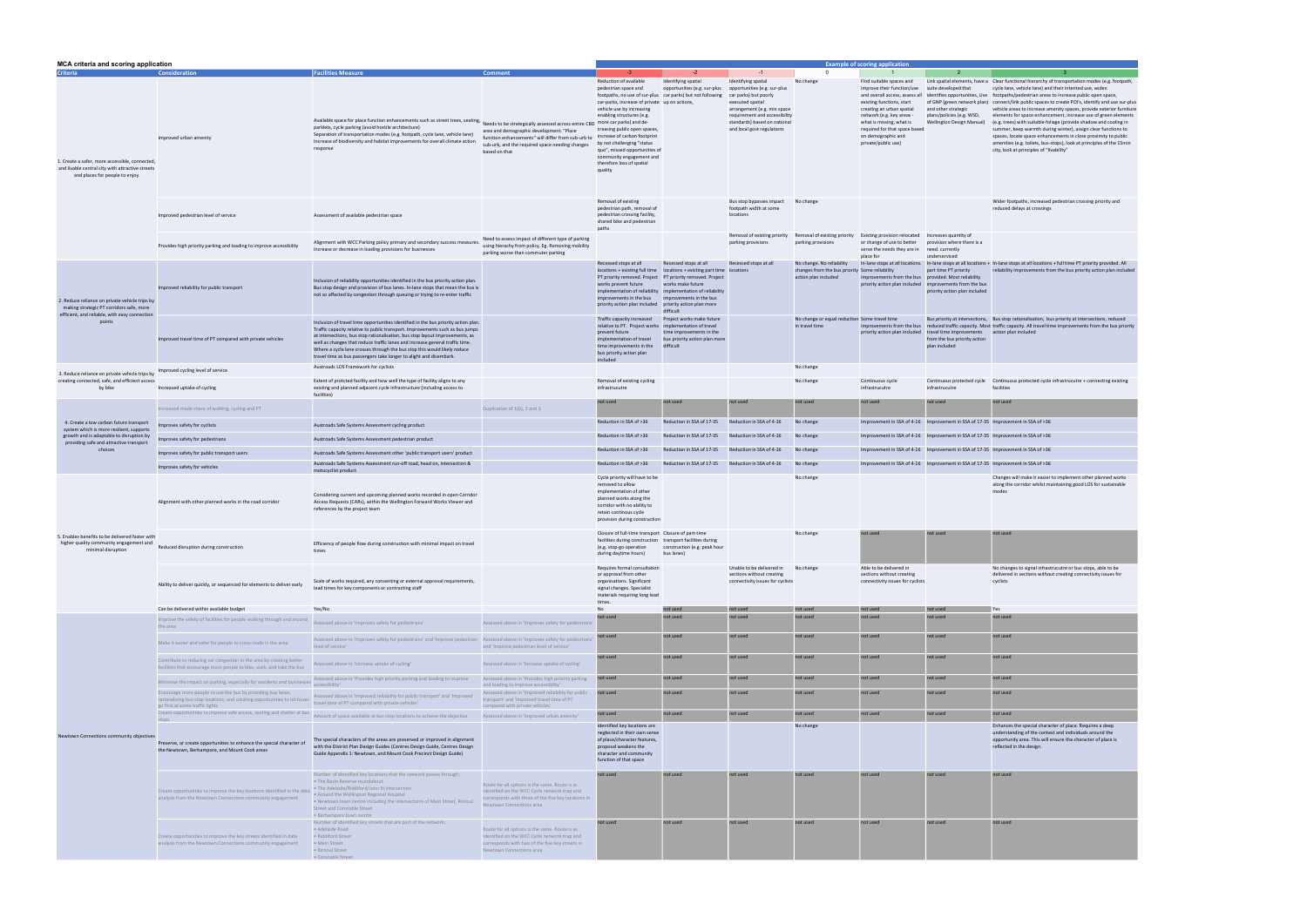| <b>Score</b>   | <b>Benefits/disbenefits</b> |
|----------------|-----------------------------|
| 3              | Significantly achieves      |
| $\overline{2}$ | Moderately achieves         |
|                |                             |
| 1              | Slightly achieves           |
| ი              | Neutral                     |
|                |                             |
|                |                             |
| $-1$           | Slightly reduces            |
| $-2$           | Moderately reduces          |
|                |                             |
| -3             | Significantly reduces       |

### Scoring scale **Scoring** scale Change of Children Children Children Children Children Children Children Children Children Children Children Children Children Children Children Children Children Children Children Children Ch

| <b>Score</b>   | <b>Benefits/disbenefits</b> | <b>Criteria</b>                                                                                                                           | <b>Consideration</b>                                                                                                                                                            | Weight | Weight |
|----------------|-----------------------------|-------------------------------------------------------------------------------------------------------------------------------------------|---------------------------------------------------------------------------------------------------------------------------------------------------------------------------------|--------|--------|
| 3              | Significantly achieves      |                                                                                                                                           | Improved urban amenity                                                                                                                                                          | 6.6%   |        |
| $\overline{2}$ | Moderately achieves         | 1. Create a safer, more accessible, connected,                                                                                            | Improved pedestrian level of service                                                                                                                                            | 6.7%   |        |
|                |                             | and livable central city with attractive streets                                                                                          | Provides high priority parking and loading to improve                                                                                                                           |        | 20%    |
| 1              | Slightly achieves           | and places for people to enjoy                                                                                                            | accessibility                                                                                                                                                                   | 6.7%   |        |
| 0              | <b>Neutral</b>              | 2. Reduce reliance on private vehicle trips by                                                                                            | Improved reliability for public transport                                                                                                                                       | 10.0%  |        |
| -1             | <b>Slightly reduces</b>     | making strategic PT corridors safe, more<br>efficient, and reliable, with easy connection<br>points                                       | Improved travel time of PT compared with private<br>vehicles                                                                                                                    | 10.0%  | 20%    |
| $-2$           | Moderately reduces          | 3. Reduce reliance on private vehicle trips by                                                                                            | Improved cycling level of service                                                                                                                                               | 10.0%  |        |
| $-3$           | Significantly reduces       | creating connected, safe, and efficient access by<br>bike                                                                                 | Increased uptake of cycling                                                                                                                                                     | 10.0%  | 20%    |
|                |                             |                                                                                                                                           | Increased mode share of walking, cycling and PT                                                                                                                                 | 0.0%   |        |
|                |                             | 4. Create a low carbon future transport system                                                                                            | Improves safety for cyclists                                                                                                                                                    | 5.0%   |        |
|                |                             | which is more resilient, supports growth and is<br>adaptable to disruption by providing safe and                                          | Improves safety for pedestrians                                                                                                                                                 | 5.0%   | 20%    |
|                |                             | attractive transport choices                                                                                                              | Improves safety for public transport users                                                                                                                                      | 5.0%   |        |
|                |                             |                                                                                                                                           | Improves safety for vehicles                                                                                                                                                    | 5.0%   |        |
|                |                             |                                                                                                                                           | Alignment with other planned works in the road<br>corridor                                                                                                                      | 5.0%   |        |
|                |                             | 5. Enables benefits to be delivered faster with                                                                                           | Reduced disruption during construction                                                                                                                                          | 5.0%   |        |
|                |                             | higher quality community engagement and<br>minimal disruption                                                                             | Ability to deliver quickly, or sequenced for elements<br>to deliver early                                                                                                       | 5.0%   | 20%    |
|                |                             |                                                                                                                                           | Can be delivered within available budget                                                                                                                                        | 5.0%   |        |
|                |                             | Improve the safety of facilities for people walking<br>through and around the area                                                        | 0.0%                                                                                                                                                                            |        |        |
|                |                             |                                                                                                                                           | Make it easier and safer for people to cross roads in<br>the area                                                                                                               | 0.0%   |        |
|                |                             |                                                                                                                                           | Contribute to reducing car congestion in the area by<br>creating better facilities that encourage more people<br>to bike, walk, and take the bus                                | 0.0%   |        |
|                |                             |                                                                                                                                           | Minimise the impact on parking, especially for<br>residents and businesses                                                                                                      | 0.0%   |        |
|                |                             | Newtown Connections community objectives                                                                                                  | Encourage more people to use the bus by providing<br>bus lanes, rationalising bus stop locations, and<br>creating opportunities to let buses go first at some<br>traffic lights | 0.0%   | 5%     |
|                |                             |                                                                                                                                           | Create opportunities to improve safe access, seating<br>and shelter at bus stops                                                                                                | 0.0%   |        |
|                |                             | Preserve, or create opportunities to enhance the<br>special character of the Newtown, Berhampore, and<br>Mount Cook areas                 | 5.0%                                                                                                                                                                            |        |        |
|                |                             | Create opportunities to improve the key locations<br>identified in the data analysis from the Newtown<br>Connections community engagement | 0.0%                                                                                                                                                                            |        |        |
|                |                             |                                                                                                                                           | Create opportunities to improve the key streets<br>identified in data analysis from the Newtown<br>Connections community engagement                                             | 0.0%   |        |
|                |                             |                                                                                                                                           | Total weights                                                                                                                                                                   | 100%   | 100%   |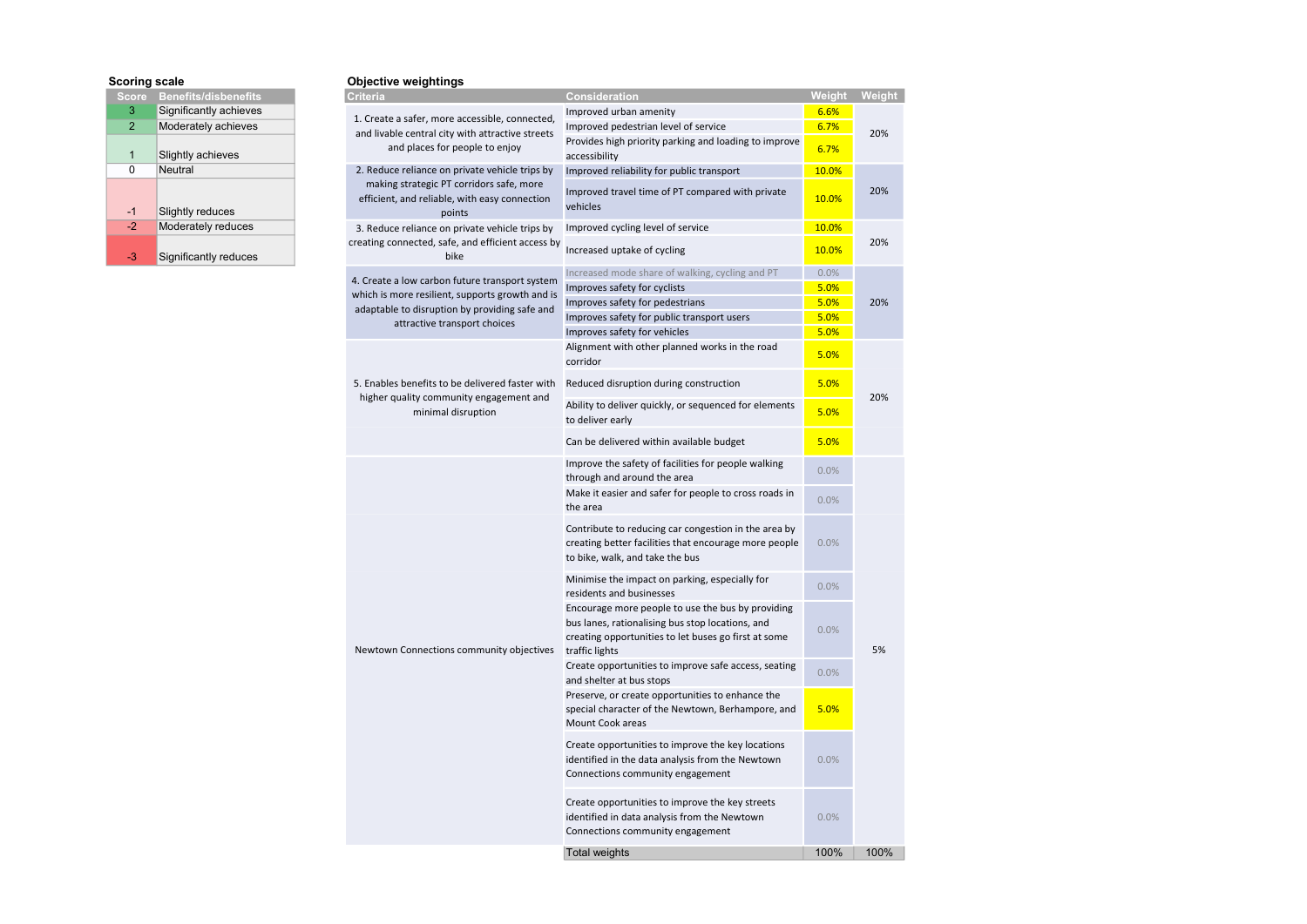#### Botanic Gardens to City MCA ranking

| <b>Criteria</b>                                                                                                                      | Consideration                                                          | <b>Option Title</b>                      |                                                                          | <b>Comments</b>                                                             | Comments                        | <b>Comments</b>                                                                                                                                                                                                                                                                                                                                                                                                                                                                                                                                                                                                                                                                                                                                                                                                                                                                                                                                                                                                                                                                                                                                                                                                           |                                                                                                                                                                                                                 |                                                                                                                                                                                                                                                                                                                                                                                                                                                                              |
|--------------------------------------------------------------------------------------------------------------------------------------|------------------------------------------------------------------------|------------------------------------------|--------------------------------------------------------------------------|-----------------------------------------------------------------------------|---------------------------------|---------------------------------------------------------------------------------------------------------------------------------------------------------------------------------------------------------------------------------------------------------------------------------------------------------------------------------------------------------------------------------------------------------------------------------------------------------------------------------------------------------------------------------------------------------------------------------------------------------------------------------------------------------------------------------------------------------------------------------------------------------------------------------------------------------------------------------------------------------------------------------------------------------------------------------------------------------------------------------------------------------------------------------------------------------------------------------------------------------------------------------------------------------------------------------------------------------------------------|-----------------------------------------------------------------------------------------------------------------------------------------------------------------------------------------------------------------|------------------------------------------------------------------------------------------------------------------------------------------------------------------------------------------------------------------------------------------------------------------------------------------------------------------------------------------------------------------------------------------------------------------------------------------------------------------------------|
|                                                                                                                                      | <b>OPTION SKETCHES</b>                                                 | Option 1A - 1 way<br>separated cycleways | Option 1B - uphill<br>separated cycleway,<br>downhill shared bus<br>lane | Option 2A - Bi-<br>directional - removal of directional - retain<br>parking | Option 2B - Bi-<br>some parking |                                                                                                                                                                                                                                                                                                                                                                                                                                                                                                                                                                                                                                                                                                                                                                                                                                                                                                                                                                                                                                                                                                                                                                                                                           |                                                                                                                                                                                                                 |                                                                                                                                                                                                                                                                                                                                                                                                                                                                              |
|                                                                                                                                      | Improved urban amenity                                                 | -2                                       |                                                                          | 3                                                                           | $\overline{2}$                  | Comments Isthmus. Bi-directional cycling requires high attention and<br>understanding of both vehicle drivers as well as cyclists, might be less safe<br>be considered                                                                                                                                                                                                                                                                                                                                                                                                                                                                                                                                                                                                                                                                                                                                                                                                                                                                                                                                                                                                                                                    | bollard delineation<br>The brolect bians include a new signalised bedestrian crossing                                                                                                                           | as high speeds of going downhill can risk uphill cyclists being slower and shouldn't Option2A be a 2? Wider delineation can incorporate Ifeel current options havent really looked to identify opportunities to improve the<br>maybe less confident, urban space connections/POI's along route need to more greening than Option 2B that can only accommodate public realm e.g widen footpaths, or identify the public space improvement areas.<br>so how can we assess this |
|                                                                                                                                      | Improved pedestrian level of service                                   | 0                                        | $\Omega$                                                                 | $\Omega$                                                                    |                                 | is there opportunity within any of the options to widen footpaths for<br>pedestrians? I would have thought changes to slip lane and island crossing similar timeframe. It is not reflected in the scoring of this<br>at the Terrace intersection would improve level of service to pedestrians. criteria as part of this separate project                                                                                                                                                                                                                                                                                                                                                                                                                                                                                                                                                                                                                                                                                                                                                                                                                                                                                 |                                                                                                                                                                                                                 |                                                                                                                                                                                                                                                                                                                                                                                                                                                                              |
| 1. Create a safer, more accessible, connected, and<br>livable central city with attractive streets and places<br>for people to enjoy | Provides high priority parking and loading to improve accessibility    | $-1$                                     | $-1$                                                                     | $-1$                                                                        | $-1$                            | Bowen St:<br>Large amount of parking loss, but this loss is either low priority or can be<br>mitigated with relocation. Large amount of parking loss on Bowen St, but<br>this commuter parking which has a low priority in this area as per the<br>Parking Policy. A few higher priority spaces will be lost. These include P10<br>outside a dairy on Tinakori, but these can be relocated to St Mary St.<br>Similarly, P10 parking at Bowen/the Terrace can be relocated ot the<br>Terrace so has a minimal impact on access. Some P120 parking outside the<br>Botanic Gardens will be lost, but alternative parking is located inside the<br>Gardens so the impact on access to recreational facilities is low to<br>moderate.<br>Whitmore St: Existing taxi parking on south side must be removed or<br>relocated to side streets. On north side, short-term parking can likely be<br>retained outside of morning/evening peak with a clearway during peak<br>times. As impact can be mitigated by relocating Taxi rank to side streets<br>where there is a large amount of parking available and by retaining short<br>term parks at midday when there is high demand, impact on access is<br>expected to be minimal. | There is no mention of the resident parks that will be lost<br>along Glenmore Street . Also Question - will the removal of<br>parks also remove the need for clearways that operate at both<br>ends of the day? | Provides high priority parking and loading to improve accessibility. isnt 'provides<br>loading' rather to improve operations and servicing rather than accessibility?<br>Mobility parking is accessiblity in my mind. maybe be more explicity about what<br>priority parking refers to: P10, P15, drop off areas, loading zones and mobility<br>parking?                                                                                                                     |
| 2. Reduce reliance on private vehicle trips by<br>making strategic PT corridors safe, more efficient,                                | Improved reliability for public transport                              | $\mathbf 0$                              | 1                                                                        | 0                                                                           | $\Omega$                        | Only significant change for 1B                                                                                                                                                                                                                                                                                                                                                                                                                                                                                                                                                                                                                                                                                                                                                                                                                                                                                                                                                                                                                                                                                                                                                                                            | Nadine - The BPAP indicates that there is no benefit of<br>providing a downhill bus lane as downhill bus speeds are<br>already 50+ km/h. Suggest changings score for 1B to 0.                                   |                                                                                                                                                                                                                                                                                                                                                                                                                                                                              |
| and reliable, with easy connection points                                                                                            | Improved travel time of PT compared with private vehicles              | 1                                        |                                                                          |                                                                             | $\mathbf{1}$                    | Assumes bus jumps at Bowen Terrace for all options, 1B also provides<br>limited bus priority on approach to Bowen Tinakori                                                                                                                                                                                                                                                                                                                                                                                                                                                                                                                                                                                                                                                                                                                                                                                                                                                                                                                                                                                                                                                                                                | Nadine - Reduced side friction with parked vehicles and<br>reduced conflict with bikes likely to improve conditions for<br>buses.                                                                               |                                                                                                                                                                                                                                                                                                                                                                                                                                                                              |
| 3. Reduce reliance on private vehicle trips by                                                                                       | Improved cycling level of service                                      |                                          |                                                                          |                                                                             |                                 | Refer 'Bike LOS' tab                                                                                                                                                                                                                                                                                                                                                                                                                                                                                                                                                                                                                                                                                                                                                                                                                                                                                                                                                                                                                                                                                                                                                                                                      |                                                                                                                                                                                                                 |                                                                                                                                                                                                                                                                                                                                                                                                                                                                              |
| creating connected, safe, and efficient access by<br>bike                                                                            | Increased uptake of cycling                                            | -3                                       | <sup>2</sup>                                                             | 3                                                                           | 3 <sup>1</sup>                  | Continuous protected facilities in 1A, 2A and 2B. Shared with buses in one<br>direction in 1B. Provides connections to waterfront and future Golden<br>Mile facility                                                                                                                                                                                                                                                                                                                                                                                                                                                                                                                                                                                                                                                                                                                                                                                                                                                                                                                                                                                                                                                      |                                                                                                                                                                                                                 |                                                                                                                                                                                                                                                                                                                                                                                                                                                                              |
|                                                                                                                                      | Increased mode share of walking, cycling and PT                        | not used                                 | not used                                                                 | not used                                                                    | not used                        |                                                                                                                                                                                                                                                                                                                                                                                                                                                                                                                                                                                                                                                                                                                                                                                                                                                                                                                                                                                                                                                                                                                                                                                                                           |                                                                                                                                                                                                                 |                                                                                                                                                                                                                                                                                                                                                                                                                                                                              |
| 4. Create a low carbon future transport system                                                                                       | Improves safety for cyclists                                           | $\overline{2}$                           |                                                                          | 1                                                                           | $\mathbf{1}$                    | Refer SSA tab - all options provide safety improvement for people on bikes                                                                                                                                                                                                                                                                                                                                                                                                                                                                                                                                                                                                                                                                                                                                                                                                                                                                                                                                                                                                                                                                                                                                                |                                                                                                                                                                                                                 |                                                                                                                                                                                                                                                                                                                                                                                                                                                                              |
| which is more resilient, supports growth and is<br>adaptable to disruption by providing safe and<br>attractive transport choices     | Improves safety for pedestrians                                        | $\Omega$                                 | <sup>0</sup>                                                             | <sup>0</sup>                                                                | 0                               | Refer SSA tab - no significant changes                                                                                                                                                                                                                                                                                                                                                                                                                                                                                                                                                                                                                                                                                                                                                                                                                                                                                                                                                                                                                                                                                                                                                                                    |                                                                                                                                                                                                                 |                                                                                                                                                                                                                                                                                                                                                                                                                                                                              |
|                                                                                                                                      | Improves safety for public transport users                             | $\Omega$                                 | <sup>0</sup>                                                             | 0                                                                           | 0                               | Refer SSA tab - no significant changes                                                                                                                                                                                                                                                                                                                                                                                                                                                                                                                                                                                                                                                                                                                                                                                                                                                                                                                                                                                                                                                                                                                                                                                    |                                                                                                                                                                                                                 |                                                                                                                                                                                                                                                                                                                                                                                                                                                                              |
|                                                                                                                                      | Improves safety for vehicles                                           | $\Omega$                                 | $\Omega$                                                                 | ∩                                                                           | $\Omega$                        | Refer SSA tab - no significant changes                                                                                                                                                                                                                                                                                                                                                                                                                                                                                                                                                                                                                                                                                                                                                                                                                                                                                                                                                                                                                                                                                                                                                                                    |                                                                                                                                                                                                                 |                                                                                                                                                                                                                                                                                                                                                                                                                                                                              |
|                                                                                                                                      | Alignment with other planned works in the road corridor                | $\Omega$                                 | $\Omega$                                                                 | $\Omega$                                                                    |                                 | Short term works on corridor include WWL upgrades and building<br>construction (both underway) - city streets project in short term (scope<br>unknown)                                                                                                                                                                                                                                                                                                                                                                                                                                                                                                                                                                                                                                                                                                                                                                                                                                                                                                                                                                                                                                                                    | Could be a good opportunity to test how well downhill<br>gradient cycle lanes work for permament city streets work.                                                                                             |                                                                                                                                                                                                                                                                                                                                                                                                                                                                              |
| 5. Enables benefits to be delivered faster with                                                                                      | Reduced disruption during construction                                 | $-1$                                     | $-1$                                                                     | $-1$                                                                        | $-1$                            | Focus on Bowen Street section - Whitmore Street section more disruptive Would the one way facilities be more disruptive as work has to<br>but similar across all options                                                                                                                                                                                                                                                                                                                                                                                                                                                                                                                                                                                                                                                                                                                                                                                                                                                                                                                                                                                                                                                  | occur on both sides of the road?                                                                                                                                                                                |                                                                                                                                                                                                                                                                                                                                                                                                                                                                              |
| higher quality community engagement and minimal<br>disruption                                                                        | Ability to deliver quickly, or sequenced for elements to deliver early | $-1$                                     | $-1$                                                                     | $-2$                                                                        | $-2$                            | Two-way facilities create connectivity issues when sequenced, signals<br>changes required for all options                                                                                                                                                                                                                                                                                                                                                                                                                                                                                                                                                                                                                                                                                                                                                                                                                                                                                                                                                                                                                                                                                                                 | Yes - let's use the criteria to put in the 'intersection<br>complexity/level of change' aspect for each option.                                                                                                 |                                                                                                                                                                                                                                                                                                                                                                                                                                                                              |
|                                                                                                                                      | Can be delivered within available budget                               | -3                                       |                                                                          | $2^{\circ}$                                                                 | $\overline{2}$                  | All options considered can be delivered in a transitional cycleway<br>framework with limited physical changes, although increased signals<br>changes for Options 2A and 2B. To be reviewed as project progresses                                                                                                                                                                                                                                                                                                                                                                                                                                                                                                                                                                                                                                                                                                                                                                                                                                                                                                                                                                                                          |                                                                                                                                                                                                                 |                                                                                                                                                                                                                                                                                                                                                                                                                                                                              |
|                                                                                                                                      | <b>Weighted Score</b>                                                  | 0.82                                     | 0.60                                                                     | 0.63                                                                        | 0.57                            |                                                                                                                                                                                                                                                                                                                                                                                                                                                                                                                                                                                                                                                                                                                                                                                                                                                                                                                                                                                                                                                                                                                                                                                                                           |                                                                                                                                                                                                                 |                                                                                                                                                                                                                                                                                                                                                                                                                                                                              |
|                                                                                                                                      | <b>Rank</b>                                                            | -1                                       | 3                                                                        | $\overline{2}$                                                              | 4                               |                                                                                                                                                                                                                                                                                                                                                                                                                                                                                                                                                                                                                                                                                                                                                                                                                                                                                                                                                                                                                                                                                                                                                                                                                           |                                                                                                                                                                                                                 |                                                                                                                                                                                                                                                                                                                                                                                                                                                                              |
|                                                                                                                                      |                                                                        |                                          |                                                                          |                                                                             |                                 |                                                                                                                                                                                                                                                                                                                                                                                                                                                                                                                                                                                                                                                                                                                                                                                                                                                                                                                                                                                                                                                                                                                                                                                                                           |                                                                                                                                                                                                                 |                                                                                                                                                                                                                                                                                                                                                                                                                                                                              |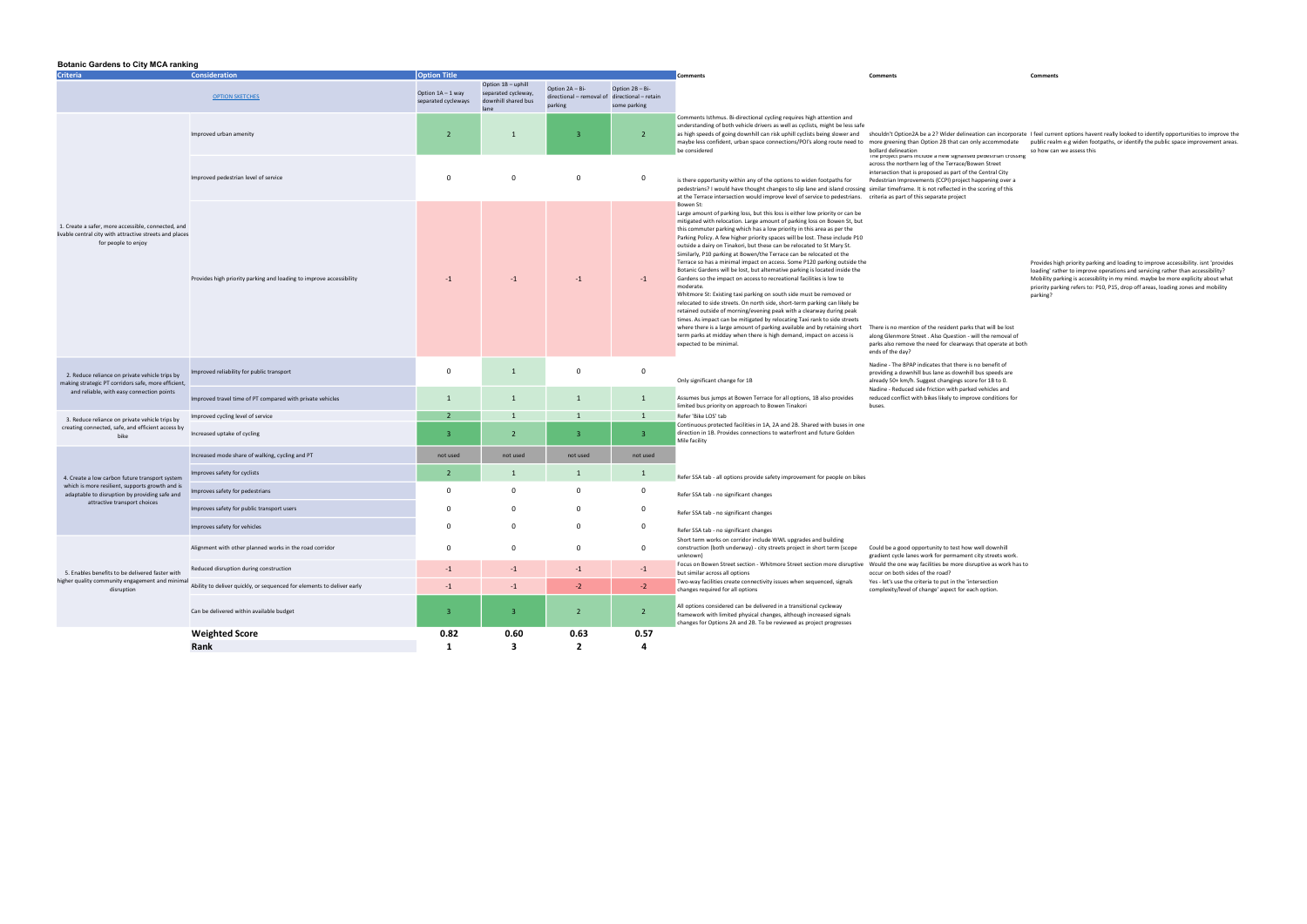| n spaces<br>ne bus<br>ents to<br>vements       | Increased buffer width for cycleway good for<br>urban amenity as there is more space for<br>things like planters, artwork, beautified<br>deliniation, so this would apply to $1A + 2A +$<br>2B |                                                                                    |
|------------------------------------------------|------------------------------------------------------------------------------------------------------------------------------------------------------------------------------------------------|------------------------------------------------------------------------------------|
| ening in<br>ing? also<br>ening or<br>ant space |                                                                                                                                                                                                |                                                                                    |
| emain.                                         |                                                                                                                                                                                                |                                                                                    |
| cing<br>ar.                                    |                                                                                                                                                                                                | Options 2A and 2B -<br>southbound cyclists will<br>are likely to find it difficult |
| Ć                                              | Option 1- current drop off area for busses<br>etc in front of the Embassy is removed. is                                                                                                       | to proceed if traffic<br>signals are not operating                                 |
| on Kent<br>y difficult                         | this not -3? or is this currently underutilised<br>or being used for other unsuitable purposes<br>(e.g taxi standby)?                                                                          | as less anticipated by<br>other road users in this<br>location                     |
| mpered as                                      |                                                                                                                                                                                                |                                                                                    |
| ional to<br>d through                          |                                                                                                                                                                                                |                                                                                    |
| าร to                                          |                                                                                                                                                                                                |                                                                                    |

| Newtown to City (North) MCA ranking<br><b>Criteria</b>                                                                             | <b>Consideration</b>                                                   | <b>Option Title</b><br><b>Comments</b>                                                          |                                           |                 |                                                                                                                                                                                |                                                                                                                                                                                                                                                                                                                                                                                                                                                                                                                                                                                                                                                      |
|------------------------------------------------------------------------------------------------------------------------------------|------------------------------------------------------------------------|-------------------------------------------------------------------------------------------------|-------------------------------------------|-----------------|--------------------------------------------------------------------------------------------------------------------------------------------------------------------------------|------------------------------------------------------------------------------------------------------------------------------------------------------------------------------------------------------------------------------------------------------------------------------------------------------------------------------------------------------------------------------------------------------------------------------------------------------------------------------------------------------------------------------------------------------------------------------------------------------------------------------------------------------|
|                                                                                                                                    | $\mathbf{R}$                                                           | Option 1A - Median<br>kerbside cycle lanes with kerbside cycle lanes wit<br>peak hour bus lanes | Option 1B - Median<br>full-time bus lanes | Option 2A - Bi- | Option 2B - Bi-<br>directional cycle path on directional cycle path on<br>Cambridge (median side) Cambridge (median side)<br>with peak hour bus lanes with full-time bus lanes |                                                                                                                                                                                                                                                                                                                                                                                                                                                                                                                                                                                                                                                      |
|                                                                                                                                    | Improved urban amenity                                                 | $\overline{2}$                                                                                  | $\overline{2}$                            | -3              | $\overline{3}$                                                                                                                                                                 | Kerb buildout at Vivian St pushes cyclists onto road, median green spaces<br>to be incorporated into POI's/urban space enhancements, full-time bus<br>lane supports a few principles of livability/15 min city - improvements to<br>bus network needed, as per previous comment bi-directional movements<br>need change in mindset and need a rise in awareness                                                                                                                                                                                                                                                                                      |
| 1. Create a safer, more accessible,<br>connected, and livable central city with<br>attractive streets and places for people to     | Improved pedestrian level of service                                   | 0                                                                                               | 0                                         | $\Omega$        | 0                                                                                                                                                                              | Couldnt option 2B include widening of footpaths or increased greening in<br>sectiona along the corridor mixed in with retention of some parking? also<br>opportunity in Option2 (Vivian St intersection) to implement greening or<br>more public space where the cycle lane is pushed out leaving vacant space<br>between cycle lane and median walkway                                                                                                                                                                                                                                                                                              |
| enjoy                                                                                                                              | Provides high priority parking and loading to improve accessibility    | $-2$                                                                                            | $-3$                                      | $\Omega$        | $-3$                                                                                                                                                                           | Option 1A - both median parking lanes removed, kerbside lanes remain.<br>Some demand likely will not be accomodated.<br>Option 1B - Cambridge kerbside lane remains, around 3/4 of parking<br>removed. High impact on ability to access local destinations by car.<br>Remaining parking is easy to access from local destinations.<br>Option 2A - 1 middle lane removed. Remaining parking is likely to<br>accomodate demand at most times of day<br>Option 2B - Around 3/4 of parking removed. Parking on median on Kent<br>side remains. Large parking impact, remaining parking is relatively difficult<br>to access as it is against the median. |
| 2. Reduce reliance on private vehicle trips by Improved reliability for public transport                                           |                                                                        | 0                                                                                               | $\overline{2}$                            | $\mathbf 0$     | $\overline{2}$                                                                                                                                                                 | No change for 1A and 2A, 1B and 2B have full time priotity but tempered as<br>part time priority already exists                                                                                                                                                                                                                                                                                                                                                                                                                                                                                                                                      |
| making strategic PT corridors safe, more<br>efficient, and reliable, with easy connection<br>points                                | Improved travel time of PT compared with private vehicles              | $\mathbf{1}$                                                                                    | 1                                         | $\overline{2}$  | $\overline{2}$                                                                                                                                                                 | Reduced traffic capacity for all options, currently expect bi-directional to<br>have more significant impact on traffic capacity - to be confirmed through<br>modelling                                                                                                                                                                                                                                                                                                                                                                                                                                                                              |
| 3. Reduce reliance on private vehicle trips by Improved cycling level of service<br>creating connected, safe, and efficient access |                                                                        | $\overline{2}$                                                                                  | $\overline{2}$                            | $\overline{2}$  | $\overline{2}$                                                                                                                                                                 | Refer 'Bike LOS' tab                                                                                                                                                                                                                                                                                                                                                                                                                                                                                                                                                                                                                                 |
| by bike                                                                                                                            | Increased uptake of cycling                                            | $\overline{3}$                                                                                  | -3                                        | -3              | 3                                                                                                                                                                              | Continuous protected facilities in all options, provides connections to<br>waterfront and other facilities east and west of Basin                                                                                                                                                                                                                                                                                                                                                                                                                                                                                                                    |
|                                                                                                                                    | Increased mode share of walking, cycling and PT                        | not used                                                                                        | not used                                  | not used        | not used                                                                                                                                                                       |                                                                                                                                                                                                                                                                                                                                                                                                                                                                                                                                                                                                                                                      |
| 4. Create a low carbon future transport<br>system which is more resilient, supports                                                | Improves safety for cyclists                                           | $\overline{2}$                                                                                  | $\overline{2}$                            | $\overline{2}$  | $\overline{2}$                                                                                                                                                                 | Refer SSA tab - all options provide safety improvement for people on bikes                                                                                                                                                                                                                                                                                                                                                                                                                                                                                                                                                                           |
| growth and is adaptable to disruption by<br>providing safe and attractive transport                                                | Improves safety for pedestrians                                        | 0                                                                                               | $\Omega$                                  | $\Omega$        | 0                                                                                                                                                                              | Refer SSA tab - no significant changes                                                                                                                                                                                                                                                                                                                                                                                                                                                                                                                                                                                                               |
| choices                                                                                                                            | Improves safety for public transport users                             | $\Omega$                                                                                        | $\Omega$                                  | $\Omega$        | $\Omega$                                                                                                                                                                       | Refer SSA tab - no significant changes                                                                                                                                                                                                                                                                                                                                                                                                                                                                                                                                                                                                               |
|                                                                                                                                    | Improves safety for vehicles                                           | 0                                                                                               | 0                                         | $\Omega$        | 0                                                                                                                                                                              | Refer SSA tab - no significant changes                                                                                                                                                                                                                                                                                                                                                                                                                                                                                                                                                                                                               |
|                                                                                                                                    | Alignment with other planned works in the road corridor                | 0                                                                                               | 0                                         | $\Omega$        | 0                                                                                                                                                                              | No known short term works on corridor - city streets project in medium<br>term - once further certainty around MRT                                                                                                                                                                                                                                                                                                                                                                                                                                                                                                                                   |
| 5. Enables benefits to be delivered faster                                                                                         | Reduced disruption during construction                                 | $-1$                                                                                            | $-1$                                      | $-1$            | $-1$                                                                                                                                                                           | Similar levels of disruption for all options                                                                                                                                                                                                                                                                                                                                                                                                                                                                                                                                                                                                         |
| with higher quality community engagement<br>and minimal disruption                                                                 | Ability to deliver quickly, or sequenced for elements to deliver early | $-1$                                                                                            | $-1$                                      | $-2$            | $-2$                                                                                                                                                                           | Two-way facilities create connectivity issues when sequenced, signals<br>changes required for all options                                                                                                                                                                                                                                                                                                                                                                                                                                                                                                                                            |
|                                                                                                                                    | Can be delivered within available budget                               | 3                                                                                               | 3                                         | 3               | 3                                                                                                                                                                              | All options considered can be delivered in a transitional cycleway<br>framework with limited physical changes. To be reviewed as project<br>progresses                                                                                                                                                                                                                                                                                                                                                                                                                                                                                               |
|                                                                                                                                    | <b>Weighted Score</b>                                                  | 0.75                                                                                            | 0.88                                      | 1.00            | 1.00                                                                                                                                                                           |                                                                                                                                                                                                                                                                                                                                                                                                                                                                                                                                                                                                                                                      |
|                                                                                                                                    | Rank                                                                   | 4                                                                                               | 3                                         | $\mathbf{1}$    | $\mathbf{2}$                                                                                                                                                                   |                                                                                                                                                                                                                                                                                                                                                                                                                                                                                                                                                                                                                                                      |

| Place to Waterfront maps. New world                |
|----------------------------------------------------|
| servicing entry/exit and vehicle U Turn            |
| e on bikes locations just before the intersection. |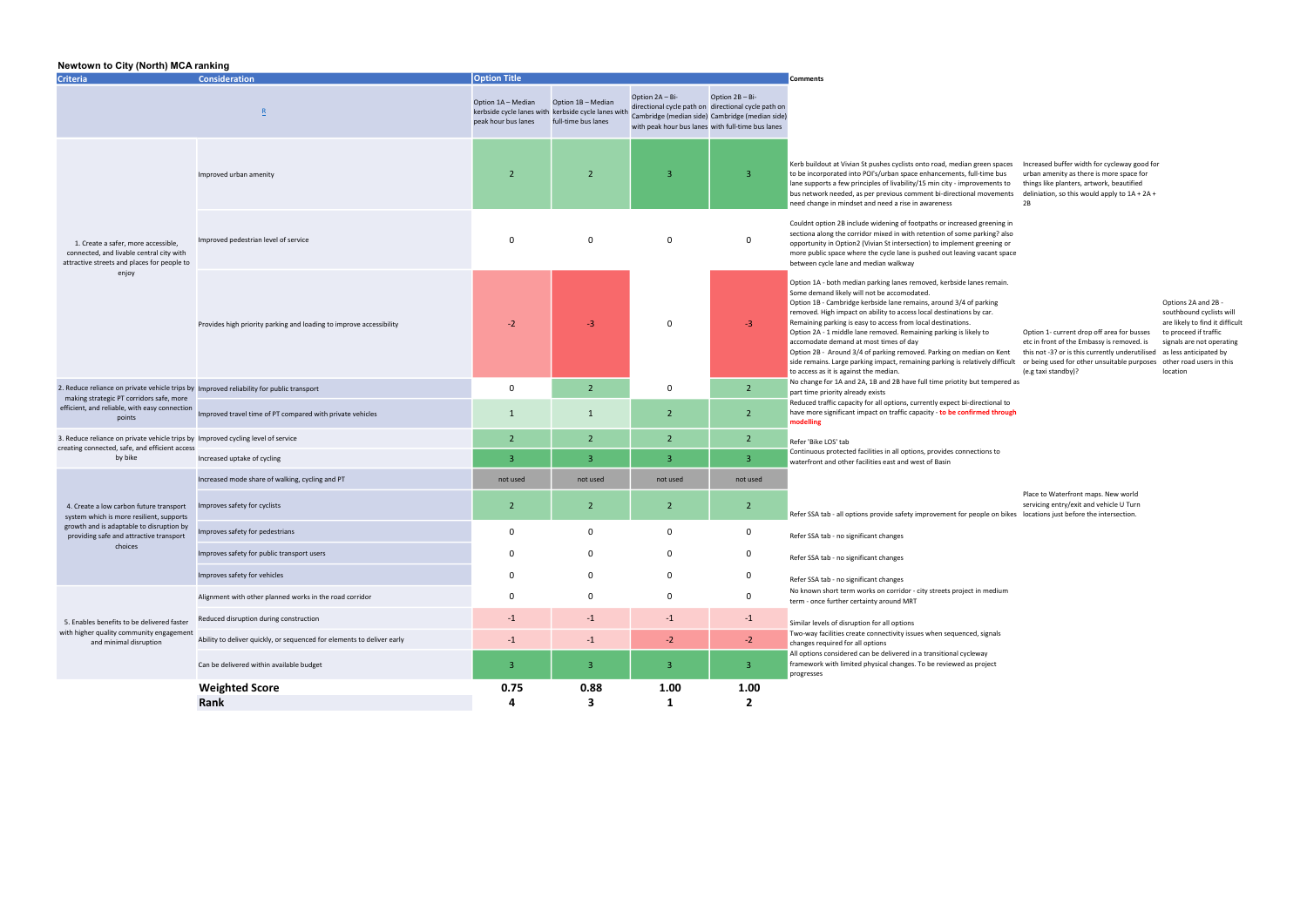#### Newtown to City (South) MCA ranking

Agree need to consider the riddiford section is separated cycling network - Options 1C+1D (Riddiford st) would be a 3, but, integration with Adelaide combined with 1B (Adelaide Rd) this pulls the total Comments Isthmus. Option 1A shared cycle bus lanes should score 0 for status quo, despite the fact down to a 2 ook more d LoS during

So much more opportunity not integrated into the Options. Again this is disappointing as could score higher with this benefit

| <b>Option Title</b><br><b>Criteria</b><br><b>Consideration</b>                                                                                                                                 |                                                                                                                                                                                                                                                      |                                                  |                                                                        |                                                                                                             |                                                                                             | Comments (WSP)                                                                                                                                                                                                                                                                                                                                                                                                                                 |
|------------------------------------------------------------------------------------------------------------------------------------------------------------------------------------------------|------------------------------------------------------------------------------------------------------------------------------------------------------------------------------------------------------------------------------------------------------|--------------------------------------------------|------------------------------------------------------------------------|-------------------------------------------------------------------------------------------------------------|---------------------------------------------------------------------------------------------|------------------------------------------------------------------------------------------------------------------------------------------------------------------------------------------------------------------------------------------------------------------------------------------------------------------------------------------------------------------------------------------------------------------------------------------------|
| <b>OPTION SKETCHES</b>                                                                                                                                                                         |                                                                                                                                                                                                                                                      | Option 1A - full time<br>shared cycle/ bus lanes | Option 1B - Kerbside<br>protected cycle lanes +<br>full time bus lanes | Option 2A - bi-<br>directional cycleway,<br>east side of road full<br>time bus lane - one<br>direction only | Option 2B - narrow bi-<br>directional cycleway,<br>east side of road full<br>time bus lanes |                                                                                                                                                                                                                                                                                                                                                                                                                                                |
| 1. Create a safer, more<br>livable central city with<br>attractive streets and<br>places for people to enjoy                                                                                   | Improved urban amenity                                                                                                                                                                                                                               | 0                                                | $\overline{\phantom{a}}$                                               | 3                                                                                                           | $\overline{2}$                                                                              | Comments Isthmus. Sceptical of the bi-directional routes if we can't achieve Agree need to consider<br>min width for safe cycling experience. Also, for having bi-directional routes - cycling network<br>we shall look at John St intersection and cyclists coming from top of hill<br>integration with Adelaid<br>Adelaide Rd<br>connections<br>We need to look more                                                                         |
|                                                                                                                                                                                                | accessible, connected, and Improved pedestrian level of service                                                                                                                                                                                      | 0                                                | $\mathbf 0$                                                            | 0                                                                                                           | 0                                                                                           | closely at ped LoS during<br>detailed design - can we<br>get benefits through<br>phasing? (CP)                                                                                                                                                                                                                                                                                                                                                 |
|                                                                                                                                                                                                | Provides high priority parking and loading to improve accessibility                                                                                                                                                                                  | -3                                               | -3                                                                     | -3                                                                                                          | $-3$                                                                                        | Adelaide Road: Almost all parking is removed in all options. Variety of<br>parking on street, much of which is high priority in Parking Policy. Parking<br>outside after hours medical centre retained.<br>Riddiford St: Short term parking facilitates access to local shops and<br>hospital.<br>1A & 1B: All parking removed<br>1C & 1D: Parking on one side removed<br>2A & 2B: All parking removed<br>2C & 2D: Parking on one side removed |
| Z. Reduce reliance on<br>private vehicle trips by<br>making strategic PT<br>corridors safe, more                                                                                               | Improved reliability for public transport                                                                                                                                                                                                            | $\overline{2}$                                   | $\overline{2}$                                                         | $-1$                                                                                                        | $\overline{2}$                                                                              | 1A, 1B and 2B all have full time priotity in both directions but tempered as<br>part time priority already exists. 2A has full time in one direction but<br>removes part time priority in opposite direction                                                                                                                                                                                                                                   |
|                                                                                                                                                                                                | efficient, and reliable, with Improved travel time of PT compared with private vehicles                                                                                                                                                              | $\overline{2}$                                   | $\overline{2}$                                                         | 1                                                                                                           | $\overline{2}$                                                                              | Reduced traffic capacity at all locations, bus priority in some locations, no<br>priority in one direction in 2A                                                                                                                                                                                                                                                                                                                               |
| easy connection points<br>3. Reduce reliance on<br>private vehicle trips by<br>creating connected, safe,<br>and efficient access by bike                                                       | Improved cycling level of service                                                                                                                                                                                                                    | $\mathbf{1}$                                     | $\overline{2}$                                                         | $\overline{2}$                                                                                              | $\overline{2}$                                                                              | Refer 'Bike LOS' tab                                                                                                                                                                                                                                                                                                                                                                                                                           |
|                                                                                                                                                                                                | Increased uptake of cycling                                                                                                                                                                                                                          | 1                                                | $\overline{3}$                                                         | 3                                                                                                           | $\overline{3}$                                                                              | Continuous protected facilities in 1B, 2A and 2B. Shared with buses in 1A.<br>Provides connections to waterfront and other facilities east and west of<br>Basin                                                                                                                                                                                                                                                                                |
| 4. Create a low carbon<br>future transport system<br>which is more resilient.<br>supports growth and is<br>adaptable to disruption by<br>providing safe and<br>attractive transport<br>choices | Increased mode share of walking, cycling and PT                                                                                                                                                                                                      | not used                                         | not used                                                               | not used                                                                                                    | not used                                                                                    |                                                                                                                                                                                                                                                                                                                                                                                                                                                |
|                                                                                                                                                                                                | Improves safety for cyclists                                                                                                                                                                                                                         | $\mathbf{1}$                                     | $\overline{3}$                                                         | $\overline{2}$                                                                                              | $\overline{2}$                                                                              | Refer SSA tab - all options provide safety improvement for people on bikes                                                                                                                                                                                                                                                                                                                                                                     |
|                                                                                                                                                                                                | Improves safety for pedestrians                                                                                                                                                                                                                      | 0                                                | $-1$                                                                   | 0                                                                                                           | $-1$                                                                                        | Refer SSA tab - 1A and 2B assumed to have narrow bus stop bypasses in<br>existing pedestrian footpath space reducing pedestrian safety                                                                                                                                                                                                                                                                                                         |
|                                                                                                                                                                                                | Improves safety for public transport users                                                                                                                                                                                                           | $\Omega$                                         | 0                                                                      | $\Omega$                                                                                                    | 0                                                                                           | Refer SSA tab - no significant changes                                                                                                                                                                                                                                                                                                                                                                                                         |
|                                                                                                                                                                                                | Improves safety for vehicles                                                                                                                                                                                                                         | $\Omega$                                         | $\Omega$                                                               | $\Omega$                                                                                                    | 0                                                                                           | Refer SSA tab - no significant changes                                                                                                                                                                                                                                                                                                                                                                                                         |
| 5. Enables benefits to be<br>delivered faster with<br>higher quality community<br>engagement and minimal<br>disruption                                                                         | Alignment with other planned works in the road corridor                                                                                                                                                                                              | 0                                                | 0                                                                      | 0                                                                                                           | 0                                                                                           | No known short term works on corridor - city streets project in medium<br>term - once further certainty around MRT<br>Similar levels of disruption for all options except 1A where minimal works                                                                                                                                                                                                                                               |
|                                                                                                                                                                                                | Reduced disruption during construction                                                                                                                                                                                                               | 0                                                | $-1$                                                                   | $-1$                                                                                                        | $-1$                                                                                        | required                                                                                                                                                                                                                                                                                                                                                                                                                                       |
|                                                                                                                                                                                                | Ability to deliver quickly, or sequenced for elements to deliver early                                                                                                                                                                               | $-1$                                             | $-1$                                                                   | $-2$                                                                                                        | $-2$                                                                                        | Two-way facilities create connectivity issues when sequenced, signals<br>changes required for all options<br>All options considered can be delivered in a transitional cycleway                                                                                                                                                                                                                                                                |
|                                                                                                                                                                                                | Can be delivered within available budget                                                                                                                                                                                                             | $\overline{3}$                                   | $\overline{3}$                                                         | $\overline{3}$                                                                                              | 3                                                                                           | framework with limited physical changes. To be reviewed as project<br>progresses                                                                                                                                                                                                                                                                                                                                                               |
| <b>Newtown Connections</b><br>community objectives                                                                                                                                             | Improve the safety of facilities for people walking through and around the area                                                                                                                                                                      | not used                                         | not used                                                               | not used                                                                                                    | not used                                                                                    |                                                                                                                                                                                                                                                                                                                                                                                                                                                |
|                                                                                                                                                                                                | Make it easier and safer for people to cross roads in the area<br>Contribute to reducing car congestion in the area by creating better facilities that                                                                                               | not used                                         | not used                                                               | not used                                                                                                    | not used                                                                                    |                                                                                                                                                                                                                                                                                                                                                                                                                                                |
|                                                                                                                                                                                                | encourage more people to bike, walk, and take the bus                                                                                                                                                                                                | not used                                         | not used                                                               | not used                                                                                                    | not used                                                                                    |                                                                                                                                                                                                                                                                                                                                                                                                                                                |
|                                                                                                                                                                                                | Minimise the impact on parking, especially for residents and businesses<br>Encourage more people to use the bus by providing bus lanes, rationalising bus<br>stop locations, and creating opportunities to let buses go first at some traffic lights | not used<br>not used                             | not used<br>not used                                                   | not used<br>not used                                                                                        | not used<br>not used                                                                        |                                                                                                                                                                                                                                                                                                                                                                                                                                                |
|                                                                                                                                                                                                | Create opportunities to improve safe access, seating and shelter at bus stops                                                                                                                                                                        | not used                                         | not used                                                               | not used                                                                                                    | not used                                                                                    |                                                                                                                                                                                                                                                                                                                                                                                                                                                |
|                                                                                                                                                                                                | Preserve, or create opportunities to enhance the special character of the<br>Newtown, Berhampore, and Mount Cook areas                                                                                                                               | 1                                                | $\mathbf{1}$                                                           | 1                                                                                                           | $\mathbf{1}$                                                                                | All options provide opportunity to improve the area character through<br>appropriate use of materials and designs. All options along the same<br>corridor with similar space requirements                                                                                                                                                                                                                                                      |
|                                                                                                                                                                                                | Create opportunities to improve the key locations identified in the data analysis<br>from the Newtown Connections community engagement                                                                                                               | not used                                         | not used                                                               | not used                                                                                                    | not used                                                                                    |                                                                                                                                                                                                                                                                                                                                                                                                                                                |
|                                                                                                                                                                                                | Create opportunities to improve the key streets identified in data analysis from the<br>Newtown Connections community engagement                                                                                                                     | not used                                         | not used                                                               | not used                                                                                                    | not used                                                                                    |                                                                                                                                                                                                                                                                                                                                                                                                                                                |
|                                                                                                                                                                                                | <b>Weighted Score</b>                                                                                                                                                                                                                                | 0.60                                             | 1.03                                                                   | 0.65                                                                                                        | 0.93                                                                                        |                                                                                                                                                                                                                                                                                                                                                                                                                                                |
|                                                                                                                                                                                                | Rank                                                                                                                                                                                                                                                 | 4                                                | 1                                                                      | 3                                                                                                           | $\mathbf{2}$                                                                                |                                                                                                                                                                                                                                                                                                                                                                                                                                                |